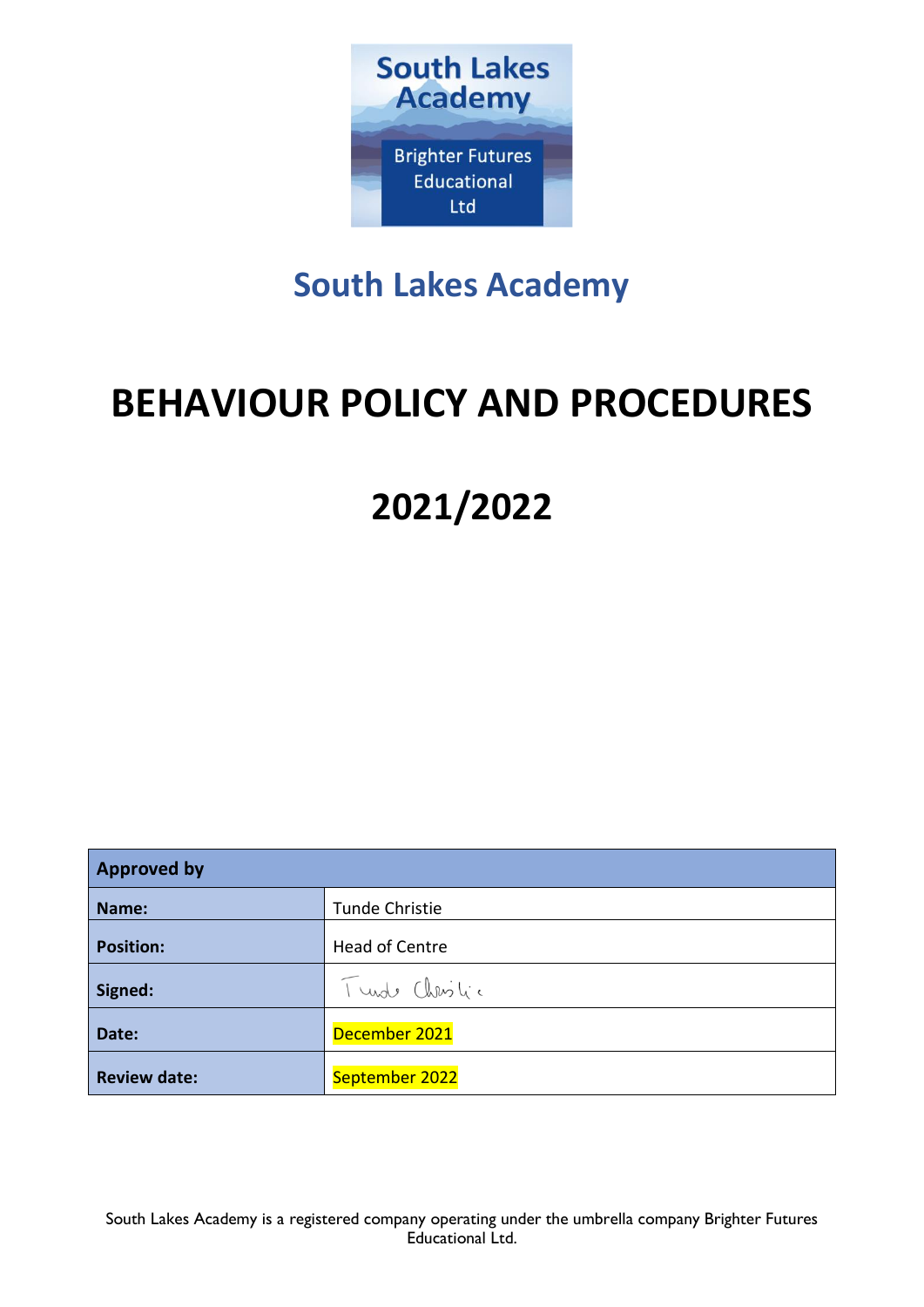## **REVIEW SHEET**

**The information in the table below details earlier versions of this document with a brief description of each review and how to distinguish amendments made since the previous version date (if any). Any changes/updates will be highlighted**

| <b>Version</b><br><b>Number</b> | <b>Version Description</b>                                                                                                                                                                             | <b>Date of Revision</b> |
|---------------------------------|--------------------------------------------------------------------------------------------------------------------------------------------------------------------------------------------------------|-------------------------|
| 1                               | Original                                                                                                                                                                                               | Sept 2017               |
| $\overline{2}$                  | Updated to reflect changes made by 'Keeping Children Safe in<br>Education' Sept 2018 and include reference to Peer on Peer<br><b>Abuse Policy and Procedures</b>                                       | Oct 2018                |
| 3                               | Updated to reflect changes made by 'Keeping Children Safe in<br>Education' September 2019                                                                                                              | Sept 2019               |
|                                 | Updated to reflect changes made by 'Keeping Children Safe in<br><b>Education' September 2020</b>                                                                                                       | <b>June 2021</b>        |
| $\overline{\mathbf{5}}$         | Updated to reflect changes made by 'Keeping Children Safe in<br>Education' September 2021. Includes references to Mental<br>health, child on child abuse and sexual violence and sexual<br>harassment. | December 2021           |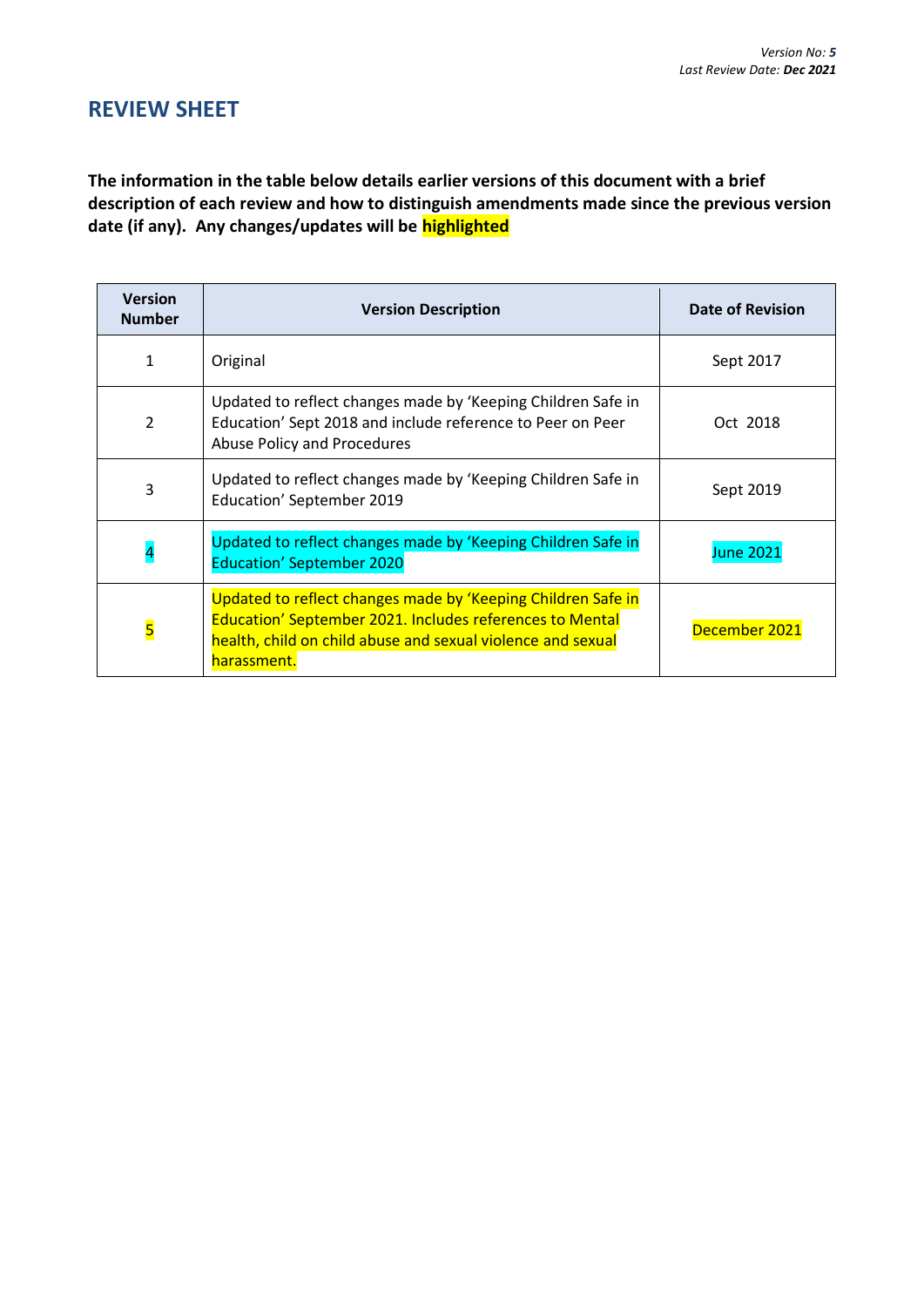## **CONTENTS**

|                                            | <b>POLICY STATEMENT</b>                                                       |                |
|--------------------------------------------|-------------------------------------------------------------------------------|----------------|
| 1.                                         | <b>Definitions</b>                                                            | 1              |
| 2.                                         | Introduction                                                                  | 1              |
| 3.                                         | <b>Statement of Intent</b>                                                    | 2              |
| 4.                                         | <b>Vision</b>                                                                 | $\mathbf{2}$   |
| 5.                                         | <b>Our Beliefs</b>                                                            | $\overline{2}$ |
|                                            | <b>PROCEDURES</b>                                                             |                |
| 1.                                         | <b>Responsibilities</b>                                                       | 1              |
| 1.1                                        | What Pupils Can Expect from Staff                                             | 1              |
| 1.2                                        | What Staff Can Expect from Pupils                                             | 1              |
| 1.3                                        | What Staff Can Expect from their Colleagues                                   | $\overline{2}$ |
| 1.4                                        | What Staff Can Expect from Parents                                            | $\overline{2}$ |
| 1.5                                        | What Parents can Expect from Staff and other adults in the School             | 3              |
| 2.                                         | <b>Rewards and Behavioural Consequences</b>                                   | 3              |
|                                            | The following methods of discouraging poor behaviour are effective            | 3              |
|                                            | Young People will actively be rewarded for:                                   | 3              |
| 3.                                         | <b>Behavioural Consequences</b>                                               | 3              |
|                                            | <b>Examples of Behavioural Consequences</b>                                   | 4              |
| <b>Prohibited Behavioural Consequences</b> |                                                                               | 4              |
| 3.1                                        | Restorative Justice/Reflection on Actions                                     | 4              |
| 3.2                                        | Exclusions                                                                    | 5              |
| 4.                                         | <b>Peer on Peer Abuse</b>                                                     | 5              |
| 4.1                                        | Minimising the risk of safeguarding concerns towards pupils from other pupils | 5              |
| 5                                          | <b>Attendance and Punctuality</b>                                             | b              |
| 5.1                                        | <b>Pupil Support</b>                                                          | 6              |
| 6                                          | The Use of Reasonable Force                                                   | 6              |
| 6.1                                        | Action as a result of Self-defence or in an Emergency                         | 7              |
| 6.2                                        | Circumstances in which reasonable force might be used                         | 7              |
| 6.3                                        | Unreasonable Force                                                            | 7              |
| 6.4                                        | Staff training                                                                | 7              |
| 6.5                                        | <b>Behaviour Management Plans</b>                                             | 8              |
| 6.6                                        | Informing Parents when Reasonable Force has been used                         | 8              |
| 6.7                                        | Post Incident Support                                                         | 8              |
| 6.8                                        | Follow up                                                                     | 9              |
| 6.9                                        | Other Physical Contact with Pupils                                            | 9              |
| 7                                          | <b>Mental health and behaviour</b>                                            | 9              |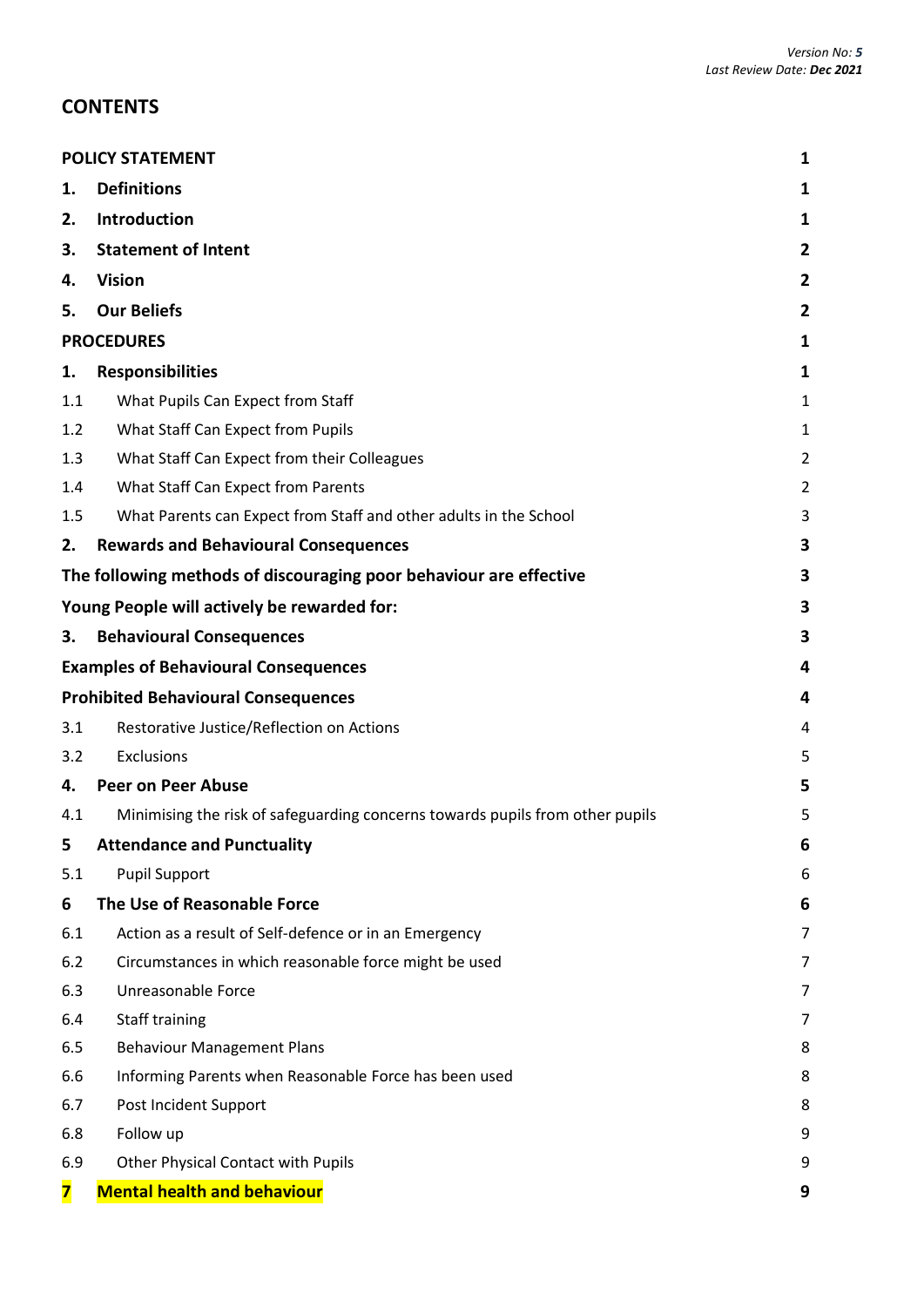| <b>Child on Child Abuse (aka Peer on Peer Abuse)</b>                                                   | 10 |  |
|--------------------------------------------------------------------------------------------------------|----|--|
| Minimising the risk of safeguarding concerns towards pupils from other pupils                          | 10 |  |
| <b>Sexual violence and sexual harassment (SVSH)</b>                                                    | 10 |  |
| Allegations of Abuse/concerns against Staff and Other Adults Working in the School (including          |    |  |
| volunteers, contractors, and supply staff)                                                             | 11 |  |
| 10.1<br>Action in the Event of a Malicious Allegation                                                  | 12 |  |
| <b>Bullying</b>                                                                                        | 12 |  |
| What is Bullying?                                                                                      | 12 |  |
| The Law<br>11.2                                                                                        | 13 |  |
| Reporting and Recording Incidents of Bullying                                                          | 13 |  |
| 11.4<br><b>Tackling Bullying</b>                                                                       | 14 |  |
| <b>Strategies for Dealing with Bullying</b>                                                            | 14 |  |
| 11.6<br>Strategies for Dealing with the Bully                                                          | 14 |  |
| 11.7<br>Strategies to Support a Victim                                                                 | 14 |  |
| <b>Drugs and Drug-Related Incidents</b>                                                                | 14 |  |
| General                                                                                                | 14 |  |
| Responsibilities                                                                                       | 14 |  |
| Dealing with Drug-Related Incidents<br>12.3                                                            | 15 |  |
| <b>Medicines</b>                                                                                       | 15 |  |
| Tobacco                                                                                                | 15 |  |
| Alcohol                                                                                                | 15 |  |
| Solvents                                                                                               | 15 |  |
| Illegal substances                                                                                     | 15 |  |
| What to do in the event of finding a drug or suspected illegal substance<br>12.4                       | 15 |  |
| Discovering or suspecting a pupil is in possession of a drug/drug paraphernalia<br>12.5                | 15 |  |
| 12.6<br>Procedures for dealing with a pupil suspected to be under the influence of a drug or substance | 16 |  |
| When to contact the police/disciplinary action<br>12.7                                                 | 16 |  |
| 12.8<br>Procedures for dealing with drug-related incidents involving adults                            | 16 |  |
| <b>Behaviour of Parents and Other Visitors to the School</b>                                           | 17 |  |
| Types of behaviour that are considered serious and unacceptable                                        | 17 |  |
| Procedures for Dealing with Unacceptable Behaviour<br>13.2                                             | 17 |  |
| Unacceptable Use of Technology<br>13.3                                                                 | 18 |  |
|                                                                                                        |    |  |

Appendix A **Response to reports of sexual violence and sexual harassment**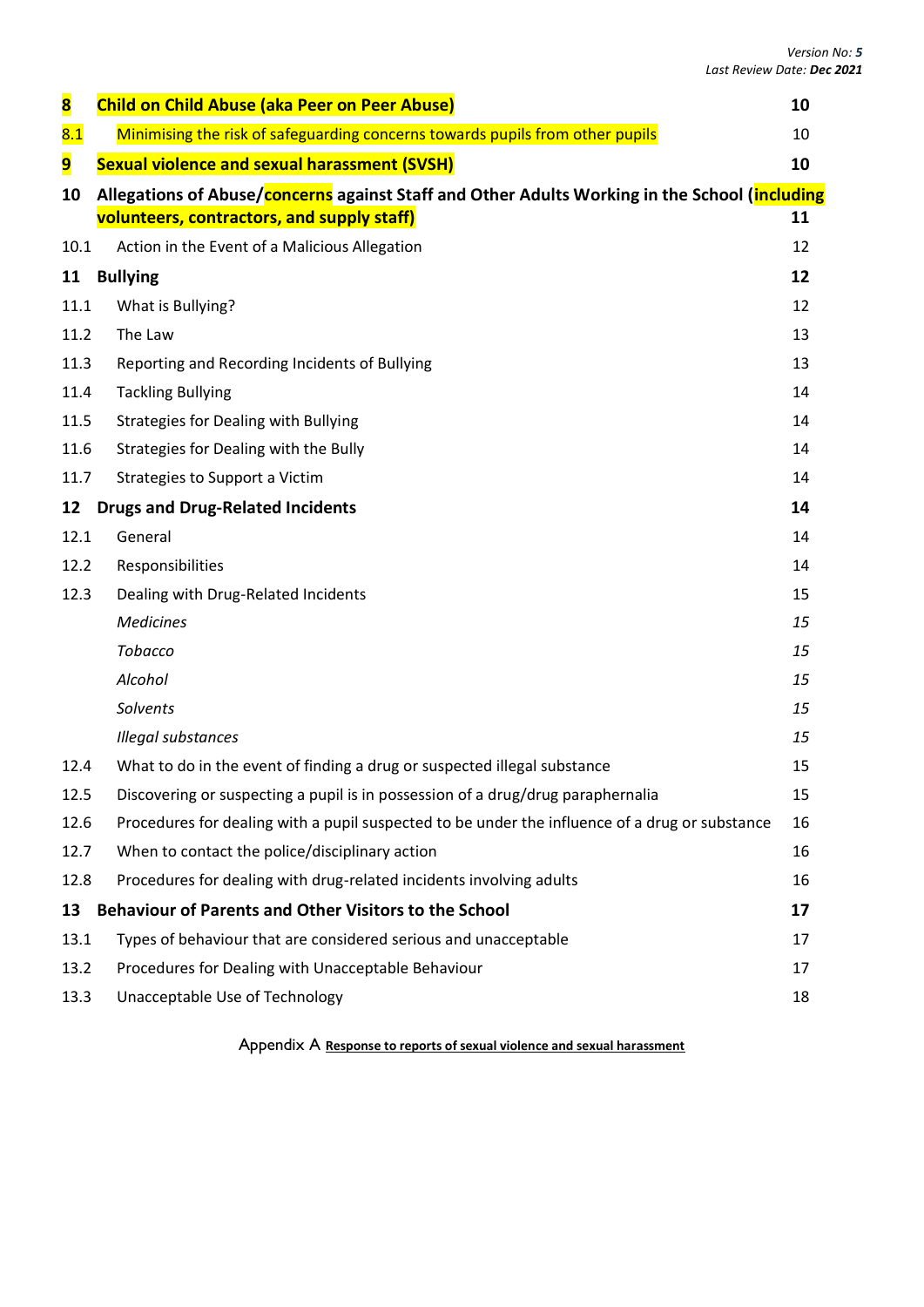## **POLICY STATEMENT**

## <span id="page-4-1"></span><span id="page-4-0"></span>**1. Definitions**

For the purposes of this Policy and procedures a child, young person, pupil or student is referred to as a 'child' or a 'pupil' and they are normally under 18 years of age.

Wherever the term 'parent' is used this includes any person with parental authority over the child concerned e.g. carers, legal guardians etc.

Wherever the term 'Head teacher' is used this also refers to any Manager with the equivalent responsibility for children.

Wherever the term 'school' is used this also refers to both the Tutoring Centre and South Lakes Academy and all activities taking part in and outside of the school building – for example physical education activities.

## <span id="page-4-2"></span>**2. Introduction**

In their document 'Behaviour and Discipline in Schools – advice for head teachers and school staff', the Department for Education (DfE) have set out the legal powers and duties that govern behaviour and attendance in schools and explains how they apply to teachers, governing bodies, pupils and parents.

Every school must have a Behaviour Policy to meet the requirements of Section 89 of the Education and Inspections Act 2006 (maintained schools)/Education (Independent School Standards) (England) Regulations 2014 (Academies).

Section 78 of the Education Act 2002 requires that the curriculum for a maintained school must promote the spiritual, moral, cultural, mental and physical development of pupils at the school and of society which, in turn, prepares pupils at the school for the opportunities, responsibilities and experiences of later life. Guidance for schools on the promotion of fundamental British values of democracy, the rule of law, individual liberty and mutual respect of those with different faiths and beliefs is available from the DfE. (November 2014).

In terms of staff and other adults, any person whose work brings them into contact with children including volunteers must follow the principles and guidance outlined in the school Code of Conduct for Staff and Other Adults. In addition to this Code of Conduct, all employees engaged to work under Teachers' Terms and Conditions of Employment have a statutory obligation to adhere to the 'Teachers' Standards 2011 (updated 2013)' and in relation to this Code of Conduct, Part 2 of the Teachers' Standards - Personal and Professional Conduct.

The procedures which support the Whole School Behaviour Policy must include measures to prevent all forms of bullying among pupils.

This Policy and procedures should be read in conjunction with the following school Policies and procedures and, where relevant, any Covid-19 addendums to these Polices and procedures:

- Overarching Safeguarding Statement
- Health and Safety Policy and procedures
- Online Safety Policy and procedures
- Child Protection Policy and procedures including Whistleblowing procedures
- Relationships Education, Relationships and Sex Education (RSE) and Health Education Policy and procedures
- Peer on Peer Abuse Policy and Procedures
- Special Educational Needs Policy/Information Report
- Complaints Procedure
- Positive Handling Support and Intervention Procedures
- Code of Conduct for Staff and other Adults
- Risk Assessments (including Behaviour Management Plans)
- Data Protection Policy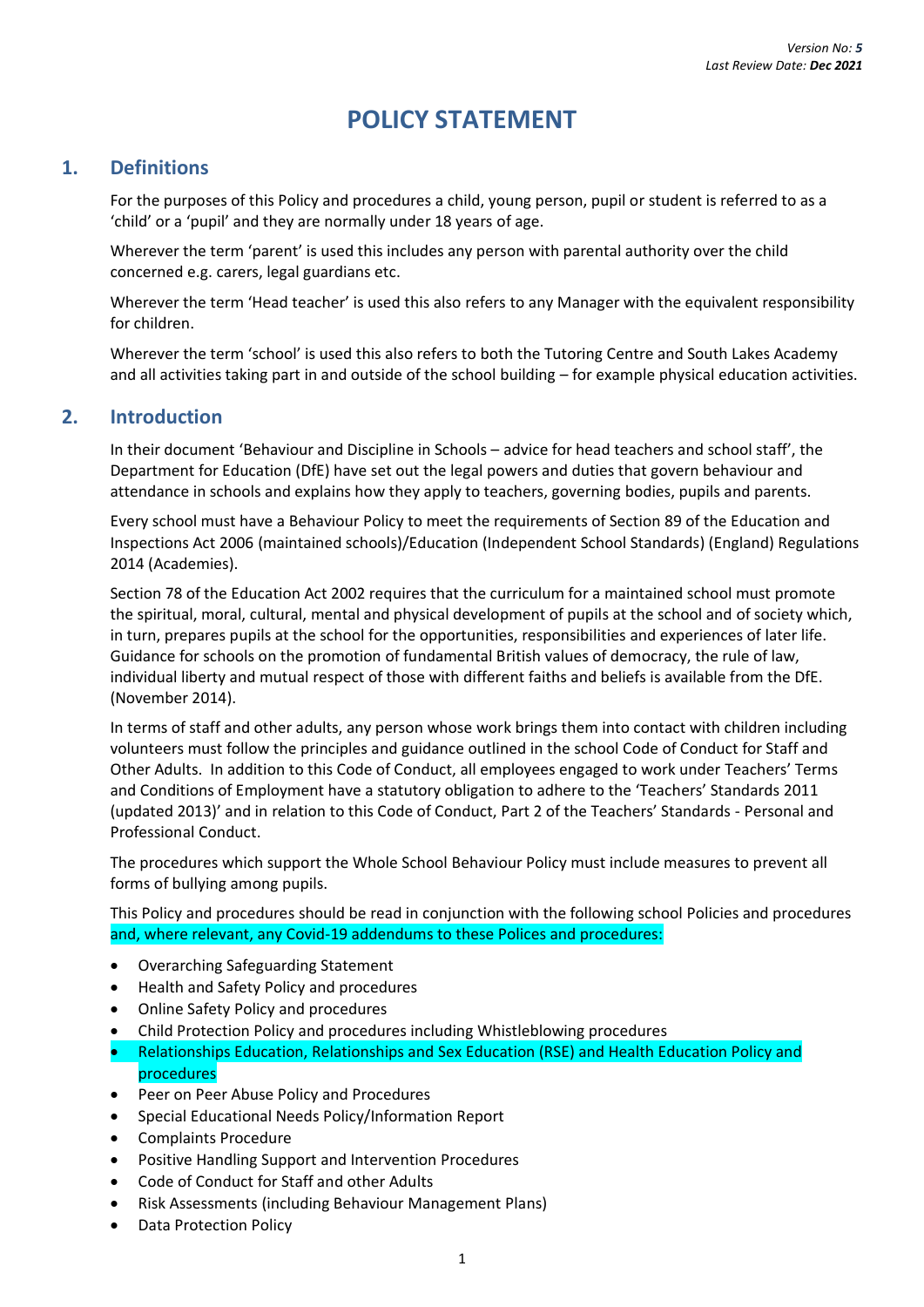## <span id="page-5-0"></span>**3. Statement of Intent**

South Lakes Academy Policy is designed to promote and create a framework for achieving good behaviour, rather than merely deter anti-social behaviour. It is directly related to the physical, social and emotional well-being of everyone meaning we aim for every member of the South Lakes Academy community to feel valued and respected, and each person to be treated fairly. Staff should be seen to be excellent role models for developing acceptable behaviour within the school.

South Lakes Academy believes that positive reinforcement of desirable behaviour and rewarding such behaviour is preferable than negative responses, as this can be counter-productive in many situations. We believe in giving our young people the respect and support that they need to help them to make positive choices over the way they behave. South Lakes Academy is built on the mutual trust and respect of our young people and staff, which is therefore why this policy focuses on primarily the reinforcement of positive behaviour and should be read in conjunction with the South Lakes Academy Pocket Money Policy.

## <span id="page-5-1"></span>**4. Vision**

- To ensure that the highest standards of behaviour amongst young people are encouraged and maintained by way of tried and tested methods, which are based on nationally recognised principles of good practice.
- To respect each individual and their individuality.
- The principles which underpin South Lakes Academy's Mission Statement are the fundamental basis for all professional practice.
- South Lakes Academy recognises the benefits of self-discipline and mutual respect. Whilst acknowledging the fact that some of our young people require South Lakes Academy facilities because they struggle with the lack of this in their lives.

It is the policy of South Lakes academy to expect the highest possible standards of behaviour from all our students as failure to do so would be discriminatory. The practice underpinning this policy must take in to account the nature of the social, emotional and behavioural difficulties that the young people face. Factors such as the quality and nature of home/school life, the opportunity for young people to have any form of responsibility, and the level of mutual respect and understanding between young people and staff will all have a critical role in the development of a learning environment that is stable and secure for our young people. This in turn, will lead to a better standard of behaviour which will grant a larger opportunity for learning to take place.

At all times the main aims will be to:

- Promote self-discipline and proper regard for authority amongst young people
- Encourage good behaviour and respect for others,
- Secure an acceptable standard of behaviour amongst young people
- Regulate the conduct of students in a manner that is acceptable and using permissible forms of control which are considered good practice within the Human Rights Act 1998

## <span id="page-5-2"></span>**5. Our Beliefs**

We believe that most negative or challenging behaviour stems from the difficulties a young person has due to their medical conditions and how it effects that young person individually. Young people with Autistic Spectrum Disorder tend to operate and exist within a different culture to others, and as such, may not 'speak' the same language, or do not understand other people's ways of communicating, which can lead to extreme difficulties at times 'cracking the code' of others way of being.

South Lakes Academy recognises that young people with Autistic Spectrum Disorder may have difficulty in certain areas, which will have an impact on their behaviour, some of these areas are:

• Decoding People – interpreting the behaviour of others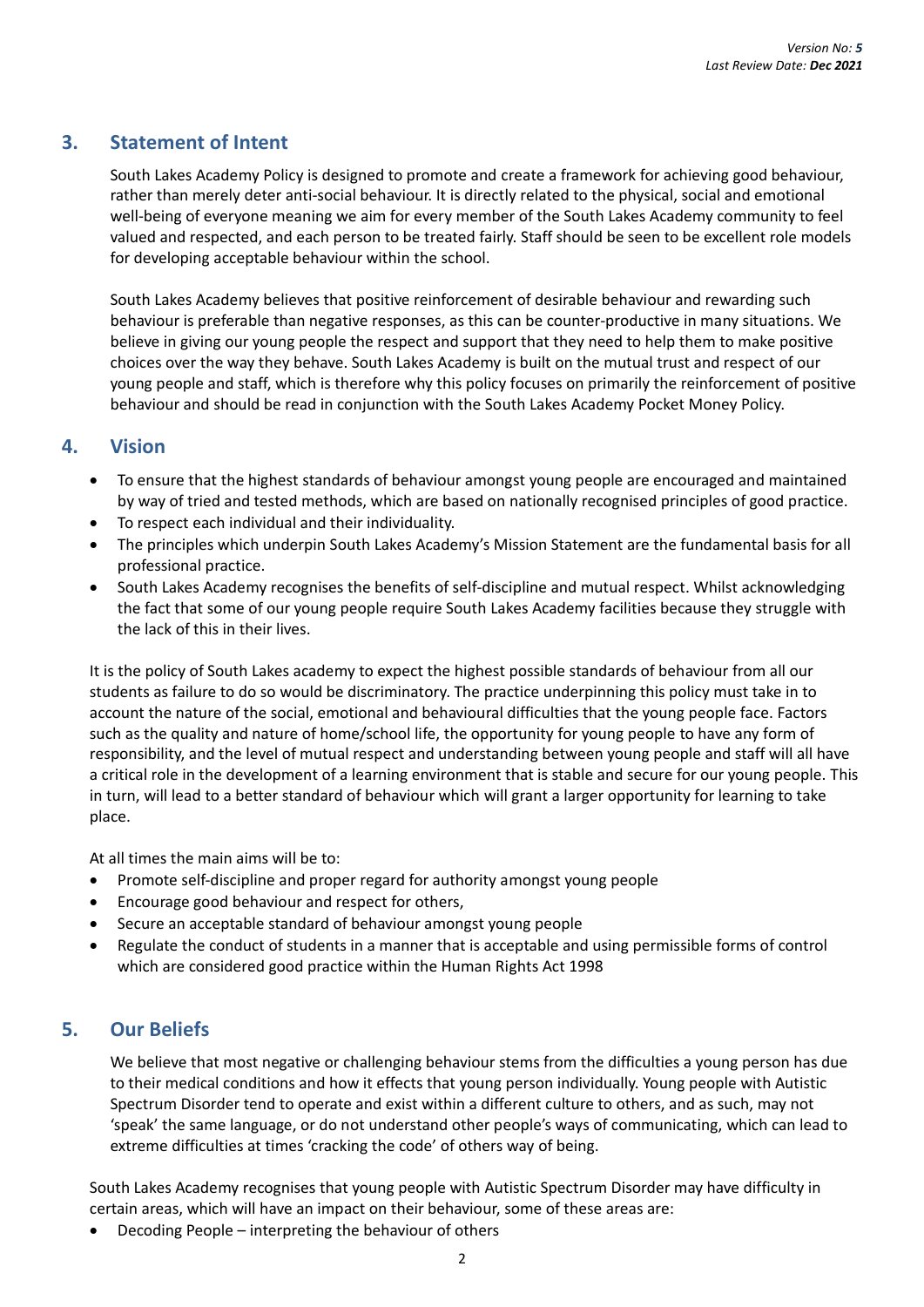- Encoding Self learning and understanding ourselves through understanding others. Having extreme difficulties in understanding and interpreting emotion is unable to give meaning to his/her own participation in events in his/her life, lacking a sense of 'experiencing self'
- Imagination gives us the ability to pose alternatives in the mind, that is alternative images or interpretations of our own behaviour and the behaviour of others and also to plan alternative courses of action.
- Cracking the language code instruction given to a group are not always recognised by the young person with Autistic Spectrum Disorder. Conversely the young person may shout out an answer, assuming a question given to the group was only aimed at him/her, which may seem as being disruptive
- Rigidity and rule-bound behaviour the inability to abide by some social rules can result in episodes of confrontation
- Exclusive interests can take over at times or become obsessive, this may take priority over learning, social interaction or activities
- Compulsivity, perseveration, perfectionism can lead to a young person to not be able to stop an activity or conversely, not be able to start, which can be seen as uncooperative behaviour
- Integrated learning generalisation does not occur. Concepts are not derived from facts. Learning needs to be specific
- Sensory experience hypersensitivity or hyposensitivity may occur visually and aurally, sometimes with the additional involvement of taste, smell, and touch, which can lead to extreme reactions.
- Motor control poor coordination and difficulty with handwriting and/or physical activity.

Because South Lakes Academy tailor makes its curriculum to fit the young person and each young person has their own designated teacher, or staff member, many of these areas will be accounted for an as such, the curriculum is adapted to take into consideration these needs, which will in turn, aim to prevent the unwanted behaviour by removing the trigger causes. Sometimes these triggers may not be obvious, therefore we rely on excellent communication between ourselves, parents and partner agencies involved with the young person, to build a complete picture of the young person, their strengths and their needs. This enables us to be able to understand the reason for any behaviour issue from the point of view of the young person, which in turn will help us to change the behaviour if necessary.

Our main form of modifying challenging behaviour at South Lakes Academy is through a rewards system, based on positive feedback and rewards by way of pocket money which is distributed at the end of each half term. No Pocket money is withheld; however, it is the responsibility of each young person how much pocket money is received (See South Lakes Academy Pocket Money Policy for further details). We believe that positive reinforcement is key to modifying behaviour and creating a positive environment where our young people feel valued and respected.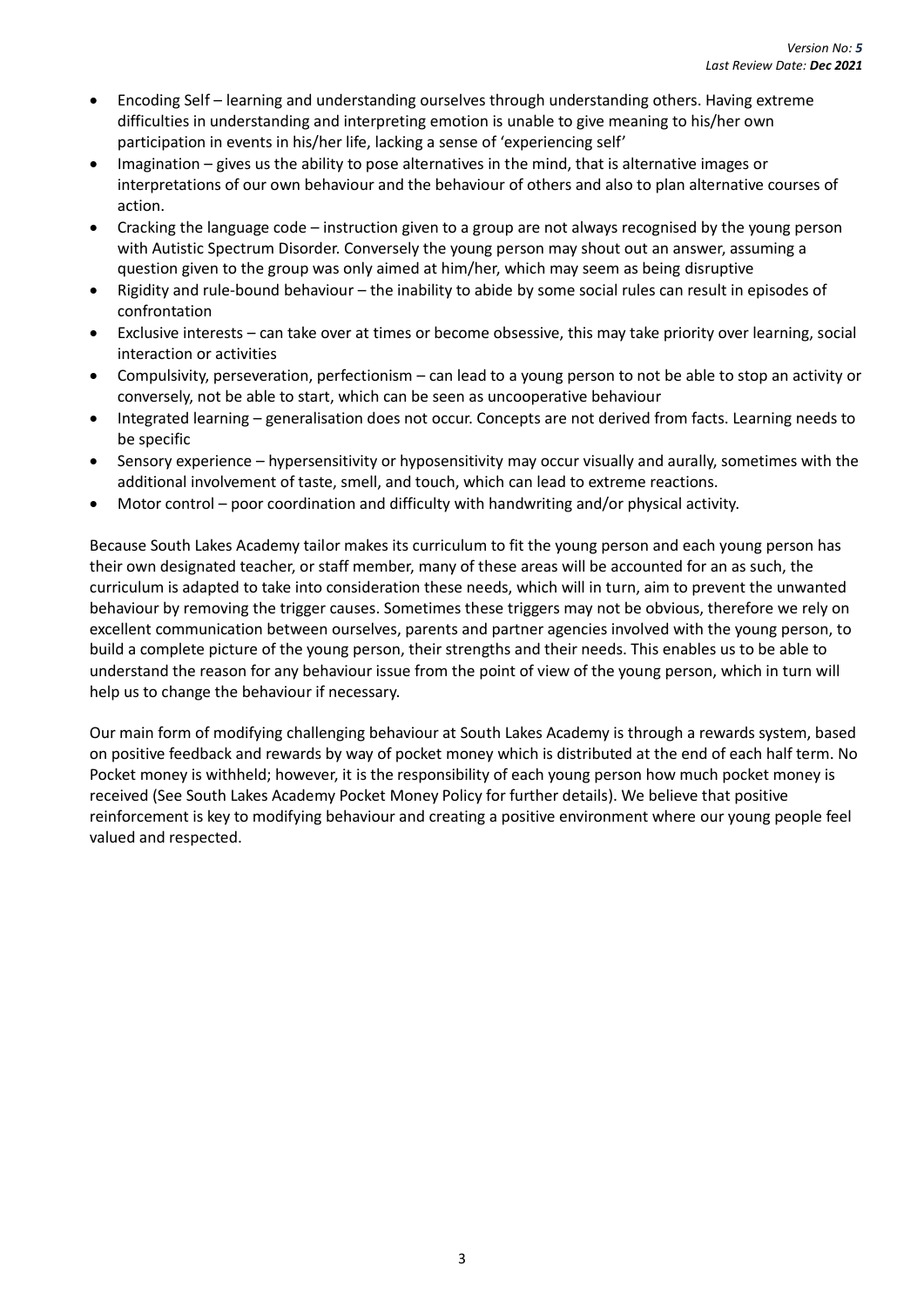### **PROCEDURES**

#### <span id="page-7-1"></span><span id="page-7-0"></span>**1. Responsibilities**

The commitment of staff, pupils and parents is vital in developing a positive whole school ethos. The expectations of staff, pupils and parents are outlined below.

#### <span id="page-7-2"></span>**1.1 What Pupils Can Expect from Staff**

Pupils may expect staff and other adults in the school to:

- arrive at lessons on time;
- plan and deliver good to outstanding lessons which engage and motivate you to achieve;
- allocate sufficient time for each task;
- be enthusiastic and develop positive working relationships with you and your peers in their classes;
- celebrate the success of pupils in lessons, after school activities and assemblies;
- encourage all pupils to contribute to the work in hand;
- communicate both successes and concerns with parents;
- have a well organised room;
- mark or give feedback on work as soon as possible;
- set homework appropriate for the age and abilities of each pupil;
- treat you fairly;
- eliminate or control hazards which may cause you harm;
- use a range of non-verbal and verbal cues to encourage good behaviour and limit inappropriate behaviour;
- be approachable and listen to you at appropriate times;
- always take seriously any complaints of bullying or inappropriate behaviour reported to them;
- set high expectations, clear boundaries and regularly agree classroom and behaviour expectations;
- use rewards and, where necessary, sanctions consistently;
- model the behaviours you wish to see.

#### <span id="page-7-3"></span>**1.2 What Staff Can Expect from Pupils**

Staff may expect pupils to:

- arrive at lessons on time;
- enter the classrooms quietly;
- sit where you are told to sit by the teacher or any other member of the school staff;
- follow classroom rules and procedures and not disrupt the learning of other pupils;
- follow instructions given by staff and other adults without arguing;
- listen attentively to the teacher who will explain the lesson, what you are going to do, why and how;
- use appropriate language;
- listen to others' ideas and work co-operatively;
- tell the truth and learn from your mistakes;
- care for the classroom and resources, respecting others' property;
- value other individuals and their contributions to lessons;
- lead by example creating a good role model for younger pupils in the school;
- accept responsibility for your behaviour;
- consider the needs of all the other people in the classroom;
- use ICT in accordance with school Online Safety Policy and procedures;
- be responsible when using online technologies and not compromise the professional integrity of staff or other adults in the school community;
- report to a teacher or other adult any bullying behaviour by others including bullying with the use of technology (cyber bullying);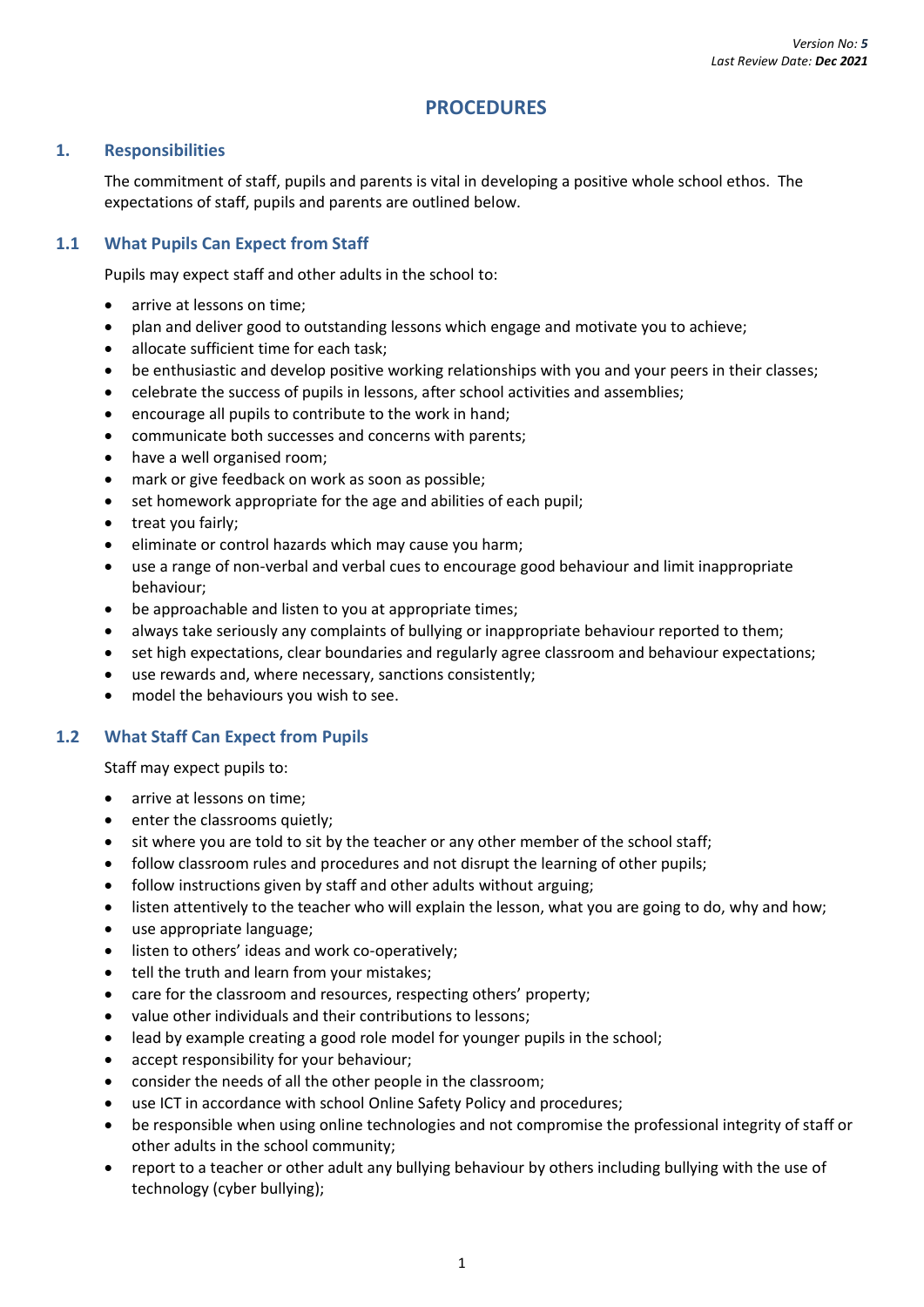#### <span id="page-8-0"></span>**1.3 What Staff Can Expect from their Colleagues**

Staff may expect colleagues and other adults in the school to:

- treat each other with respect;
- work and co-operate together for the overall good of the school community;
- respect each other's values and individual beliefs;
- treat all pupil and staff issues with the highest standards of confidentiality;
- offer support when appropriate;
- be aware of each other's job remit and respect its boundaries;
- use ICT appropriately and in accordance with the school's Online Safety Policy and procedures and staff acceptable use agreement;
- be aware of and consider the possible implications for the school, colleagues and themselves when posting on Social Network Sites;
- use on-line technology appropriately and not compromise the professional integrity of colleagues or other adults in the school community

#### <span id="page-8-1"></span>**1.4 What Staff Can Expect from Parents**

Staff and other adults in the school may expect parents to:

- treat all staff and other adults with respect;
- treat other parents, pupils and visitors to the school with respect;
- behave responsibly whilst on school premises;
- report any incidents of bullying including cyber bullying as soon as they are discovered so that the issue can be dealt with promptly by school staff;
- ensure that their child arrives at school on time;
- ensure that their child attends school regularly and contact the school in the event of an absence or lateness;
- encourage their child to achieve their very best in school;
- encourage their child to have high standards of behaviour in and out of school;
- support the school's Policies, strategies and guidelines for behaviour;
- work with school staff to help their child accept responsibility for their behaviour and actions;
- inform the school of any concerns or problems that may affect the child's work or behaviour;
- support the school in its use of rewards and sanctions;
- take some responsibility for the behaviour of their child;
- discuss any issues of concern with the class teacher or Head teacher in a calm and non-aggressive or threatening manner;
- refrain from smoking on the school premises or around entrances/exits, especially at busy times before and after school. This includes the use of e-cigarettes;
- refrain from using foul language in earshot of any young person at any time in or around the school premises;
- consider the implications of posting inappropriate or defamatory details on Social Network sites and the detrimental effect inappropriate comments can have on individuals and the school;
- support the school's approach to online safety which includes not uploading or posting to the internet any pictures, video or text that could upset, offend or threaten the safety of any member of the school community or bring the school into disrepute;
- recognise the need for security and not create online media "on behalf" of the school without the Head teacher's express permission.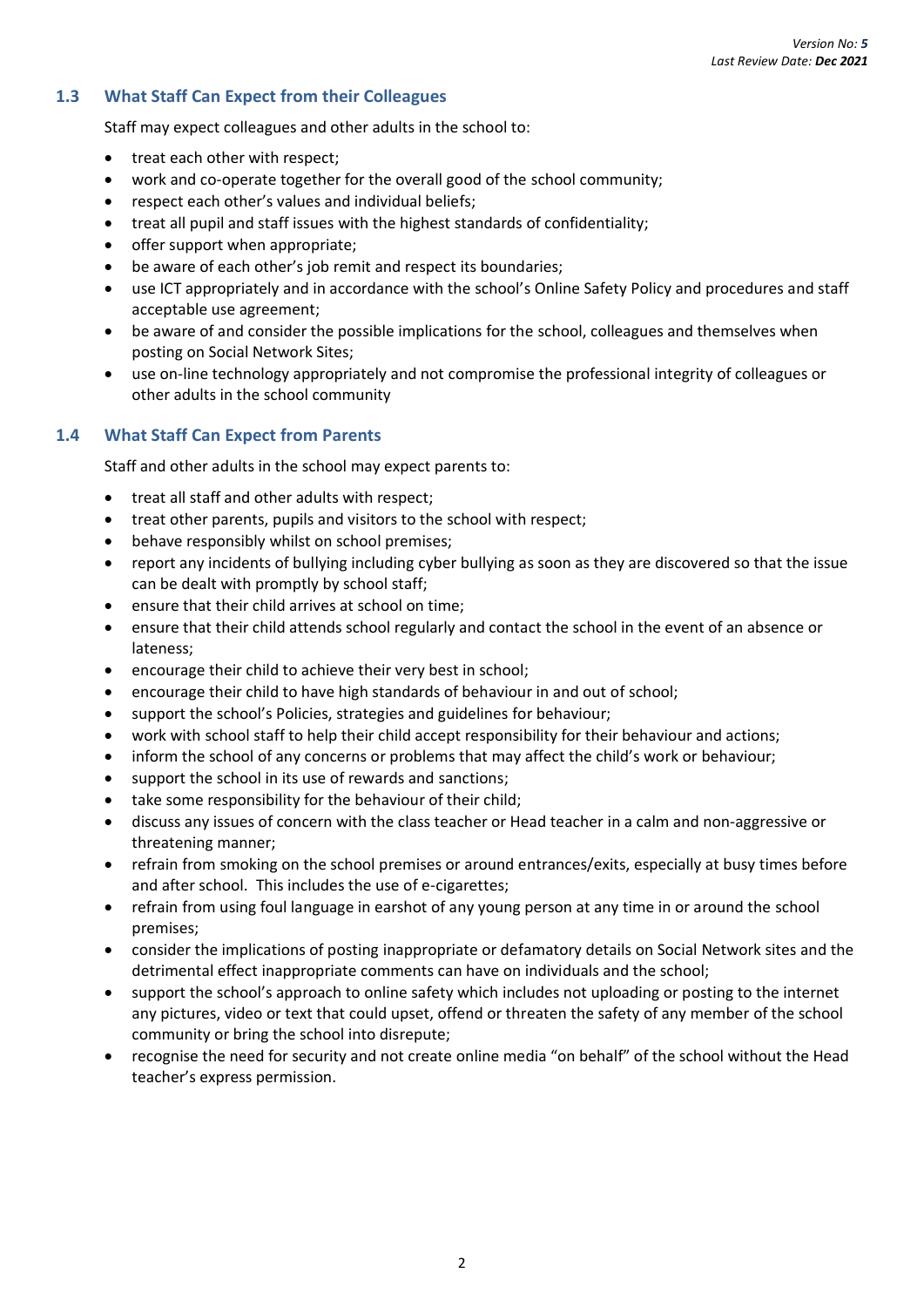#### <span id="page-9-0"></span>**1.5 What Parents can Expect from Staff and other adults in the School**

Parents may expect staff and other adults working in the school to:

- treat all adults with respect;
- set high standards of work and behaviour for all children in their care;
- encourage your child to always do their best;
- deal promptly with any incidents of bullying regardless of whether your child is seen as either the bully or the victim;
- impose sanctions consistently in accordance with this Policy and procedures;
- promote positive behaviour and reward such behaviour in accordance with this Policy and procedures;
- discuss your child's actions with them, give a warning and ensure that your child knows what the penalty will be should they continue to misbehave. All penalties will be carried out;
- provide a balanced curriculum to meet the needs of each child;
- keep you informed about general school matters, and your child's individual progress;
- let you know if there are any concerns about a child's work, attendance or behaviour;
- support the child's homework and other home-based learning activities;

### <span id="page-9-1"></span>**2. Rewards and Behavioural Consequences**

At our school, we regularly celebrate the success of all pupils in a variety of ways as we recognise that focussing on success and positive outcomes is essential in developing a positive culture and ethos at our school. The many ways we celebrate success are listed below and will be reviewed by pupils, parents and staff during the academic year.

- Intervention programs to help the young person to understanding
- Using adults and peers as co-learners/role models
- Teaching through special interests/obsessions
- Providing each young person with an individually designed and delivered curriculum, which builds on strengths and interests.
- Private individual praise
- Regular systematic feedback on behaviour

#### <span id="page-9-2"></span>**The following methods of discouraging poor behaviour are effective**

- Private verbal reminders
- Logging misdemeanours
- Removal from class for short periods to allow the young person time and space in a preferred place, where he feels safe to process the behaviour and its effect on others or to receive support and advice on appropriate alternatives
- Moving to another area for the lesson.
- Referral to senior staff/parents/home
- Withdrawal of privileges

#### <span id="page-9-3"></span>**Young People will actively be rewarded for:**

- Showing willing to/taking part
- Making progress
- Good work
- Improving work
- Positive behaviour
- Improving behaviour
- Completing work
- Arriving on time

## <span id="page-9-4"></span>**3. Behavioural Consequences**

South Lakes Academy understands that behaviours are usually a symptom of a difficulty due to Autism and as far as possible we believe that intervention, or prevention is better than a reaction or punishment. However,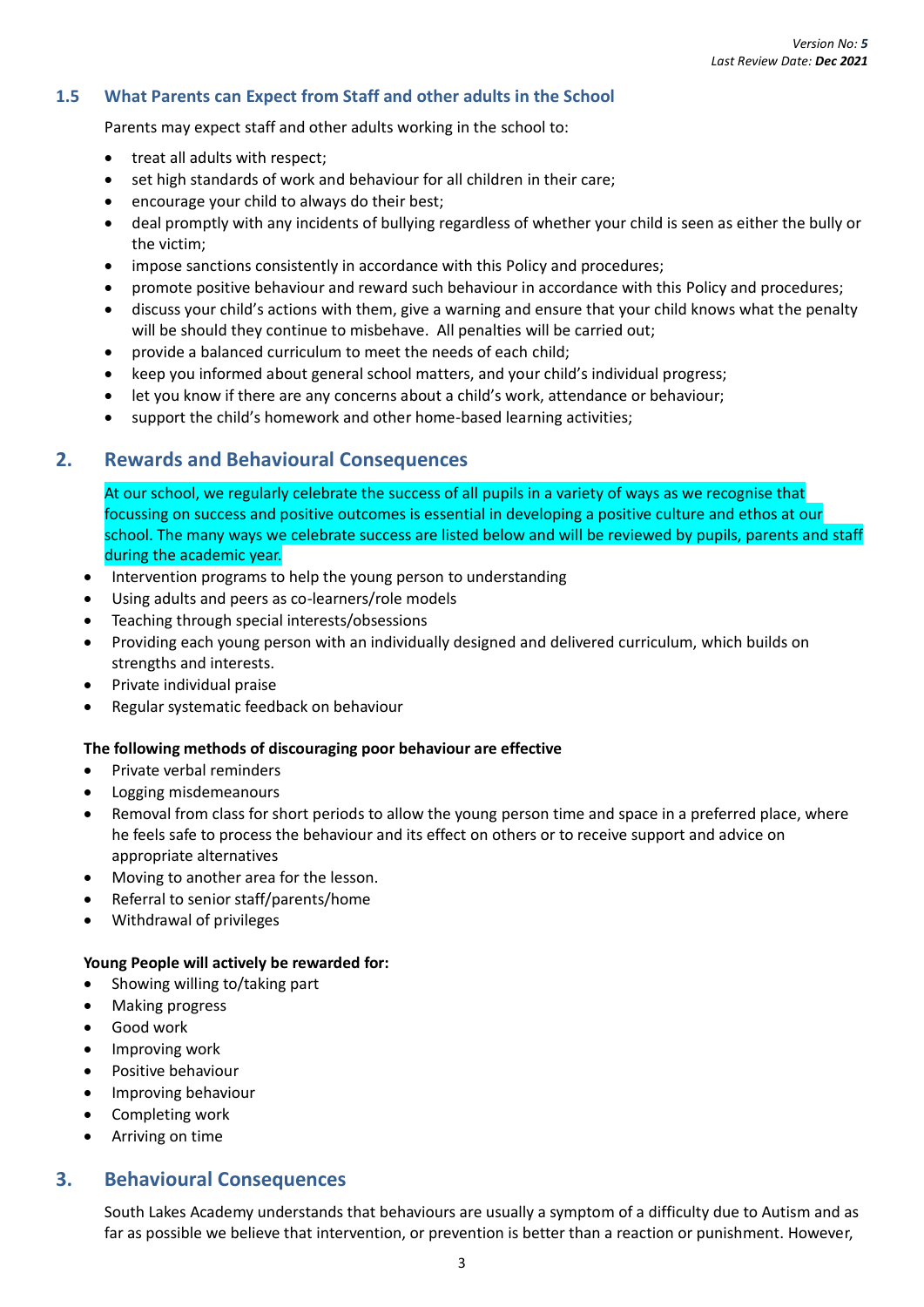there are times when it becomes necessary to have consequences for certain behaviours, these consequences will be based on each young person's level of understanding and their ability to reason.

#### <span id="page-10-0"></span>**Examples of Behavioural Consequences**

- Poor or dangerous behaviour whilst on transport may result in a transport ban for a limited time period
- Threats to damage school property may result in the young person being denied access or the removal of said property
- Damage to school property may result in the young person incurring a fine, or being asked to help in the repair of said property
- Unacceptable behaviour prior to an activity may result in a planned activity being postponed until behaviour is acceptable
- Leaving school without permission may result in the loss of activities outside the school, or increased supervision (a risk assessment may also be put in place at this point)
- Bullying another young person may result in conflict resolution as per Kip McGrath South Lakes Academy Anti Bullying Policy

This is not an exhaustive or definitive list of behavioural consequences. Behavioural consequences will be given based on each individual's level of understanding, their ability to reason and by looking at the whole picture.

#### <span id="page-10-1"></span>**Prohibited Behavioural Consequences**

The following measures **WILL NOT** be used as behavioural consequences at Kip McGrath South Lakes Academy:

- Any form of corporal punishment
- Any punishment involving the consumption or deprivation of food or drink
- The use or withholding of medication, or medical treatment
- Imposing a financial penalty, other than a requirement for the payment of a reasonable sum, (which may be by instalments), by way of reparation
- Any intimate physical examination
- Withholding any aids or equipment needed by a disabled person
- Any measure involving a young person imposing any measure against another person or
- Any measure involving punishing a group of young people for the behaviour of an individual young person.

#### <span id="page-10-2"></span>**3.1 Restorative Justice/Reflection on Actions**

Restorative justice is a process which restores relationships where there have been problems. It is an opportunity for both sides to explain what happened and to try and come up with a solution. Where there has been an issue the individuals involved will meet with a mediator who will ask them three main questions:

- What happened?
- Who else has been affected by this?
- What can be done to prevent this happening again?

The questions have been designed so that both sides have an opportunity to hear the situation from each other. It enables them to think about how this may have affected the other person but also the other pupils and their learning. By doing this and coming up with solutions it encourages both parties to take responsibility for their actions and make them aware of the impact they are having on others. It is also very helpful to hear the other side of the story and really appreciate why others may be upset.

Restorative justice works extremely well if there has been a repeated problem for a pupil and member of staff. This is because it gives them an opportunity to air their differences, appreciate how the other feels, and move on in a positive light, always with the aim to solve the problem, move on and prevent the same situation arising again.

Restorative justice also works very well when pupils fall out with each other, allowing them to see the impact of their actions, apologise if necessary and put it behind them.

Meetings are always held in a neutral place with a mediator who is not involved. The mediator's job is to keep everyone calm and civil and help those involved to move forward to restore the relationship.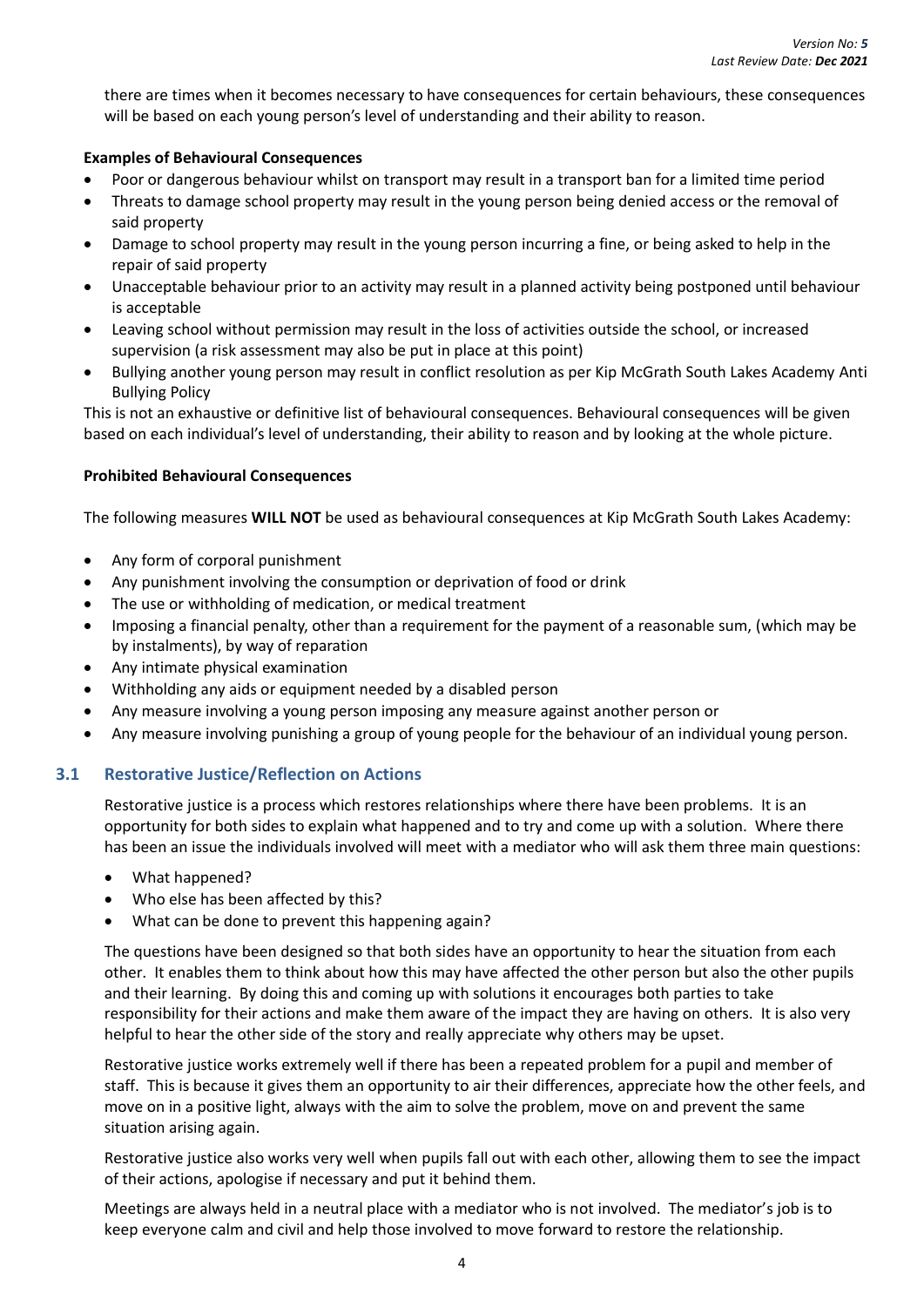Reflection on actions is normally used to allow the individual to reflect on their behaviour and to allow the pupil to decide for themselves why their behaviour was inappropriate and how it might have affected others in the school. Pupils are generally asked to write down their reasons for the behaviour and how that behaviour could be improved or what alternatives to the inappropriate behaviour might have been possible if the same circumstances arise again.

#### <span id="page-11-0"></span>**3.2 Exclusions**

At South Lakes Academy, our fundamental ethos and culture is clearly outlined in our mission statement, Behaviour Policy and Anti-bullying Policy. Within these, we have set clear boundaries which are deemed as appropriate and acceptable behaviour whilst attending our provision. Occasionally our staff will encounter behaviour that is deemed unacceptable. All our employees are trained on how to support young people in selfdiscipline and creating a positive culture for young people to flourish and develop into adulthood.

Behaviours that are deemed unacceptable and inappropriate and the subsequent consequences are set out within the behaviour, anti-bullying and code of conduct policies.

If a young person continues to display behaviours that are unacceptable, and all avenues have been explored, having followed each stage of the behaviour policy, then it may be necessary to exclude a pupil from South Lakes Academy's alternative provision temporarily or in rare cases permanently. After exhausting all possible measures, if the student continues to engage in disruptive and inappropriate behaviour in the first instance will be excluded for a period of one week. Parents/guardians and Local Authorities, where appropriate, will be notified.

Prior to returning to education the student and his/her parents are invited to attend a meeting to discuss the terms of returning to school and discuss mutual strategies to prevent behaviours to repeat themselves. The meetings minutes are copied and placed in the students file. If the actions, deemed inappropriate, continue and threaten the other students or staff, the individual will be permanently excluded.

## <span id="page-11-1"></span>**4. Peer on Peer Abuse**

We recognise that children can abuse their peers. This is generally referred to as peer on peer abuse or child on child abuse and can take many forms. This can include (but is not limited to) bullying (including cyberbullying); sexual violence and sexual harassment; physical abuse such as hitting, kicking, shaking, biting, hair pulling, or otherwise causing physical harm, sexting and initiating/hazing type violence and rituals. However, we recognise that abuse is abuse and will never be tolerated or passed off as "banter" or "part of growing up". We will not dismiss abusive behaviour between children as 'normal' and our thresholds for investigating claims and allegations are the same as for any other type of abuse.

Occasionally, allegations may be made against pupils by others in the school, which are of a child protection nature. Child protection issues raised in this way may include physical abuse, emotional abuse, sexual abuse and sexual exploitation.

We have a separate Child on Child Abuse Policy and Procedures which will be followed in the event of an allegation being made against pupils in our school by other pupils. This Policy and procedures is available on request from the school office.

Consideration will also be given to the advice contained within the DfE document 'Keeping Children Safe in Education' and 'Sexual Violence and Sexual harassment between children in schools and colleges'.

#### <span id="page-11-2"></span>**4.1 Minimising the risk of safeguarding concerns towards pupils from other pupils**

On occasion, some pupils may present a safeguarding risk to other pupils. The school may well be informed by the relevant agency (either Police or Social Care) that the young person raises safeguarding concerns. These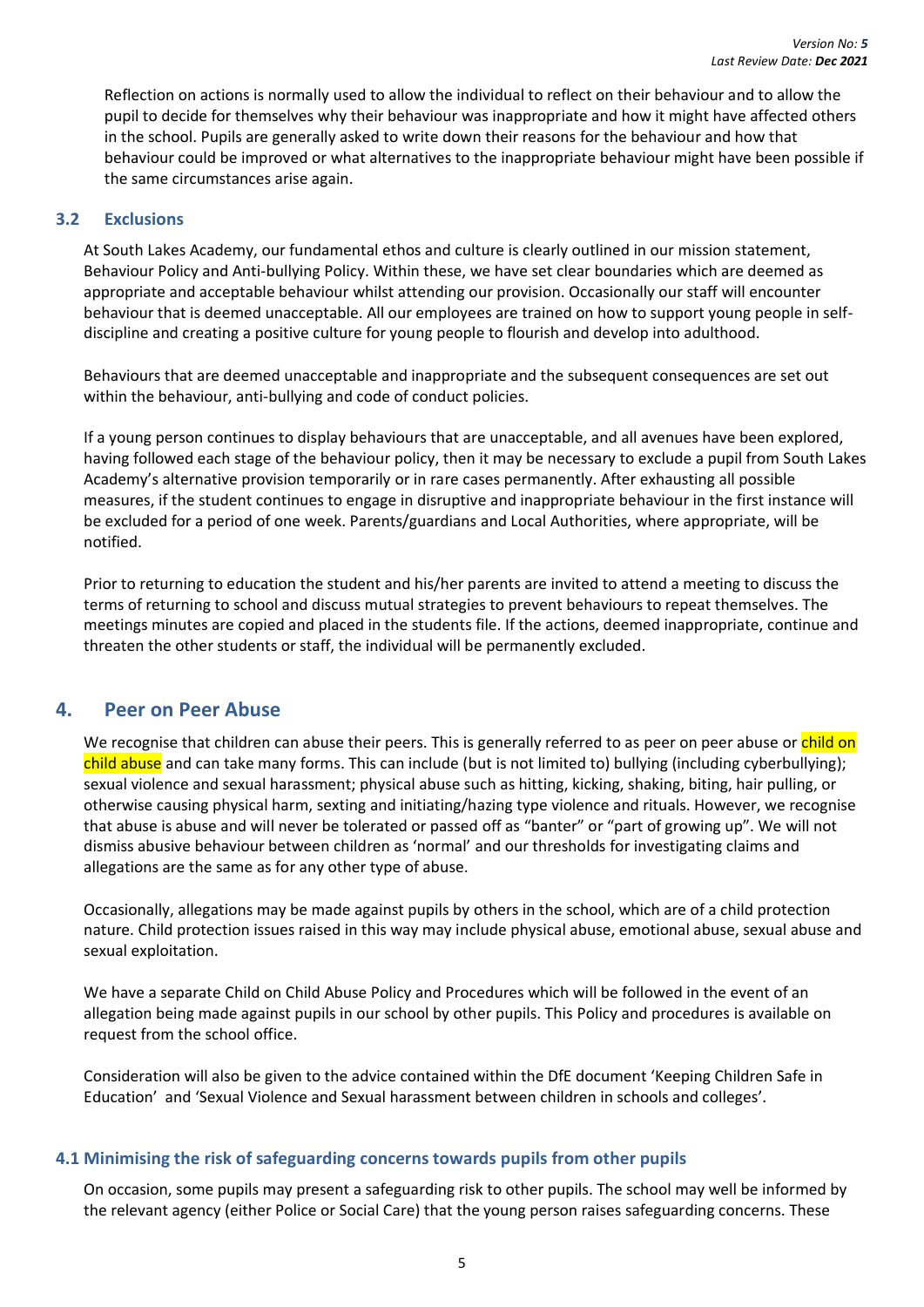pupils will need an Individual Behaviour (or risk) Management Plan to ensure that other pupils are kept safe and they themselves are not laid open to malicious allegations.

Pupils are encouraged to report peer on peer abuse and the issue is discussed as part of the curriculum

## <span id="page-12-0"></span>**5 Attendance and Punctuality**

The school is required by law to keep a record of pupil attendance. In an emergency, such as a fire, it is essential that we have an accurate record of who is in school. Good attendance and punctuality are essential for good learning. They are also essential skills for later life

If pupils are late or do not attend:

- Parent should telephone the school in the morning on the first day of their child's absence.
- Any absence needs to be explained, on return to school, by a letter or phone call from parent.
- Parent should contact the school again if an absence is more than three days. If they do not do so, the school will make attempts to contact them. In some circumstances, this may also involve a home visit.

We strongly discourage parents from taking their children out of school for holidays or family outings during the school term. The Head teacher is no longer able to grant any leave of absence during term time unless there are 'exceptional' circumstances. Absences taken without the authorisation of the Head teacher will be recorded as 'unauthorised'.

#### <span id="page-12-1"></span>**5.1 Pupil Support**

We aim to support all our pupils to ensure that every child succeeds during their time at the School. Where it becomes clear that a child is having on-going difficulties in managing their behaviour, there are a wide range of strategies which are used to support pupils.

- Increased communication between home and school
- Individual support plans
- Additional literacy or numeracy support where this is identified as a barrier to learning and impacts on the child's behaviour
- Alternative curriculum provision
- Reduced timetable
- Referral to outside agencies such as Educational Psychologist, Mental Health Worker, Behaviour Specialists etc.

## <span id="page-12-2"></span>**6 The Use of Reasonable Force**

To maintain the safety and welfare of our pupils, there may be circumstances when it is appropriate for staff to sue reasonable force to safeguard children. The term 'reasonable force' covers the broad range of actions used by staff that involve a degree of physical contact to control or restrain children. This can range from guiding a young person to safety by the arm, to more extreme circumstances such as breaking up a fight or where a young person needs to be restrained to prevent violence or injury 'reasonable force' in these circumstances means 'using no more force than is needed'. The use of force may involve either passive physical contact, such as standing between pupils or blocking a pupil's path, or active physical contact such as leading a pupil by the arm out of the classroom. The decision on whether or not to use reasonable force to control or restrain a child is down to the professional judgement of the staff concerned and should always depend on individual circumstances.

The Head of Centre has taken account of advice provided by the DfE - *Use of reasonable force: advice for head teachers, staff and governing bodies* and the school's public sector equality duty set out in section 149 of the Equality Act 2010.

All members of school staff have undergone 'Team Teach Training" have a legal power to use reasonable force. This power also applies to people whom the Head teacher has temporarily put in charge of pupils such as unpaid volunteers or parents accompanying pupils on a school organised visit.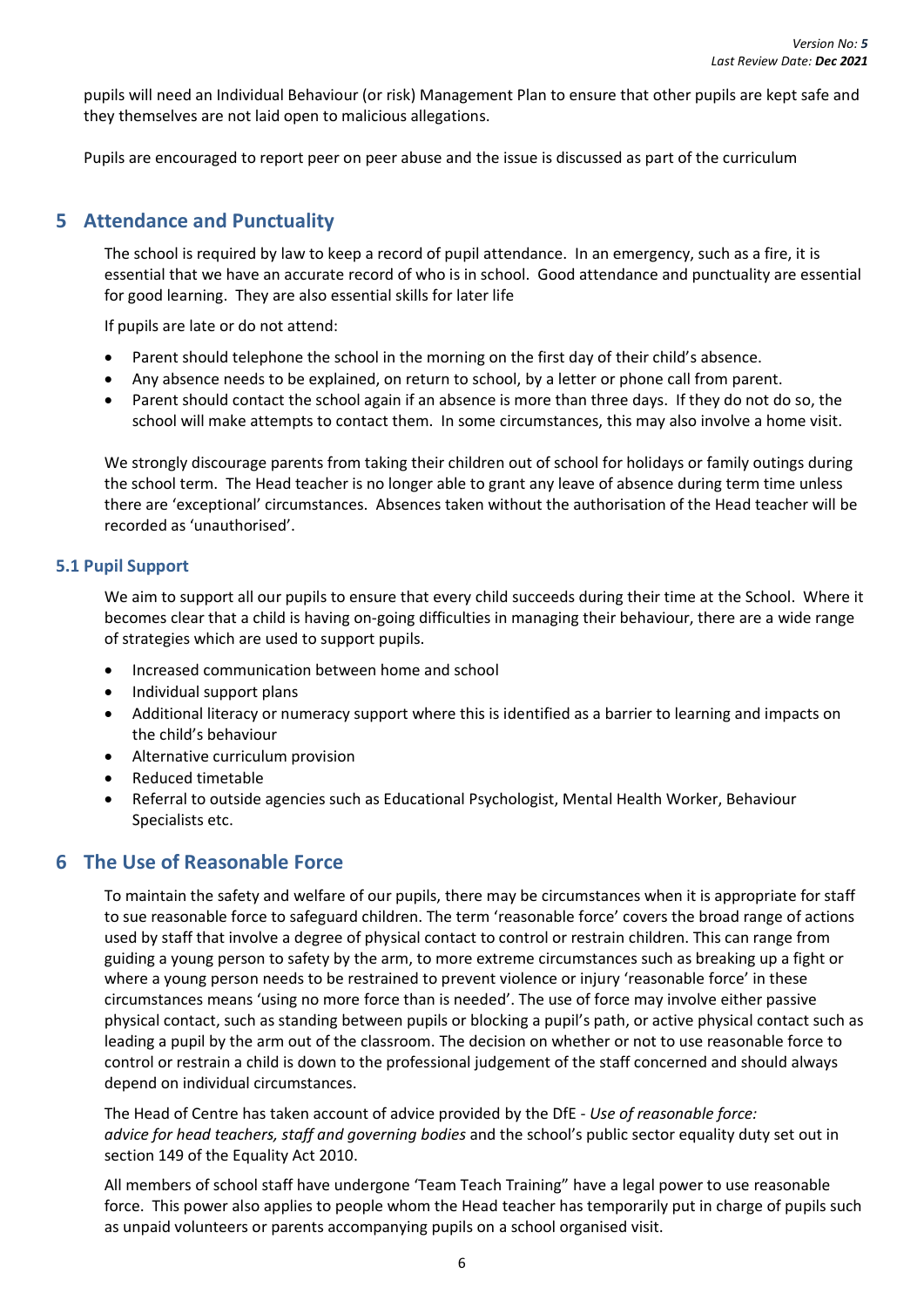Any use of force by staff will be reasonable, lawful and proportionate to the circumstances of the incident and the seriousness of the behaviour (or the consequences it is intended to prevent). Reasonable force will be used only when immediately necessary and for the minimum time necessary to achieve the desired result and to prevent a pupil from doing or continuing to do any of the following:

- committing a criminal offence
- injuring themselves or others
- causing damage to property, including their own
- engaging in any behaviour prejudicial to good order and discipline at the school or among any of its pupils, whether that behaviour occurs in a classroom or elsewhere.

Force will **never** be used as a punishment.

Whether it is reasonable to use force and to what degree, also depends on the age and understanding of the pupil and whether they have Special Educational Needs or disabilities. Medical advice will always be sought about the safest way to hold pupils with specific health needs, special educational needs and disabilities.

#### <span id="page-13-0"></span>**6.1 Action as a result of Self-defence or in an Emergency**

All staff have the right to defend themselves from attack, providing they do not use a disproportionate degree of force to do so. Similarly, in an emergency, if for example, a pupil was at immediate risk of injury or at the point of inflicting injury on someone else, any member of staff is entitled to intervene. A volunteer helping in school would not be expected to work with a child who is known to need physical restraint as indicated in their Behaviour Management Plan.

#### <span id="page-13-1"></span>**6.2 Circumstances in which reasonable force might be used**

Circumstances in which reasonable force might be used include the following:

- Pupils found fighting will be physically separated.
- Pupils who refuse to leave a room when instructed to do so may be physically removed.
- Pupils who behave in a way which disrupts a school event, or a school trip or visit may be physically removed from the situation.
- Restraint may be used to prevent a pupil leaving a classroom where allowing him or her to do so would risk their safety or lead to disruptive behaviour. This may also include leading a pupil by the arm out of a classroom.
- Pupils at risk of harming themselves or others through physical outbursts will be physically restrained.
- To prevent a pupil from attacking a member of staff or another pupil.
- To prevent a pupil causing injury or damage by accident, by rough play, or by misuse of dangerous materials or an object.

#### <span id="page-13-2"></span>**6.3 Unreasonable Force**

The type of force which will never be acceptable in our school includes:

- holding round the neck or any other hold that might restrict breathing;
- kicking, slapping or punching;
- forcing limbs against joints (e.g. arm locks);
- tripping or holding by the hair or ear;
- holding face down on the ground.

#### <span id="page-13-3"></span>**6.4 Staff training**

All members of staff will receive training about the use of reasonable force appropriate to their role to enable them to carry out their responsibilities. This will include training on any restraint techniques which must not be used because they are known to present an unacceptable risk when used on children and young people. All staff will receive additional training on the appropriate techniques which may be used to physically restrain pupils. The training will be to an approved nationally acceptable level and will be regularly refreshed.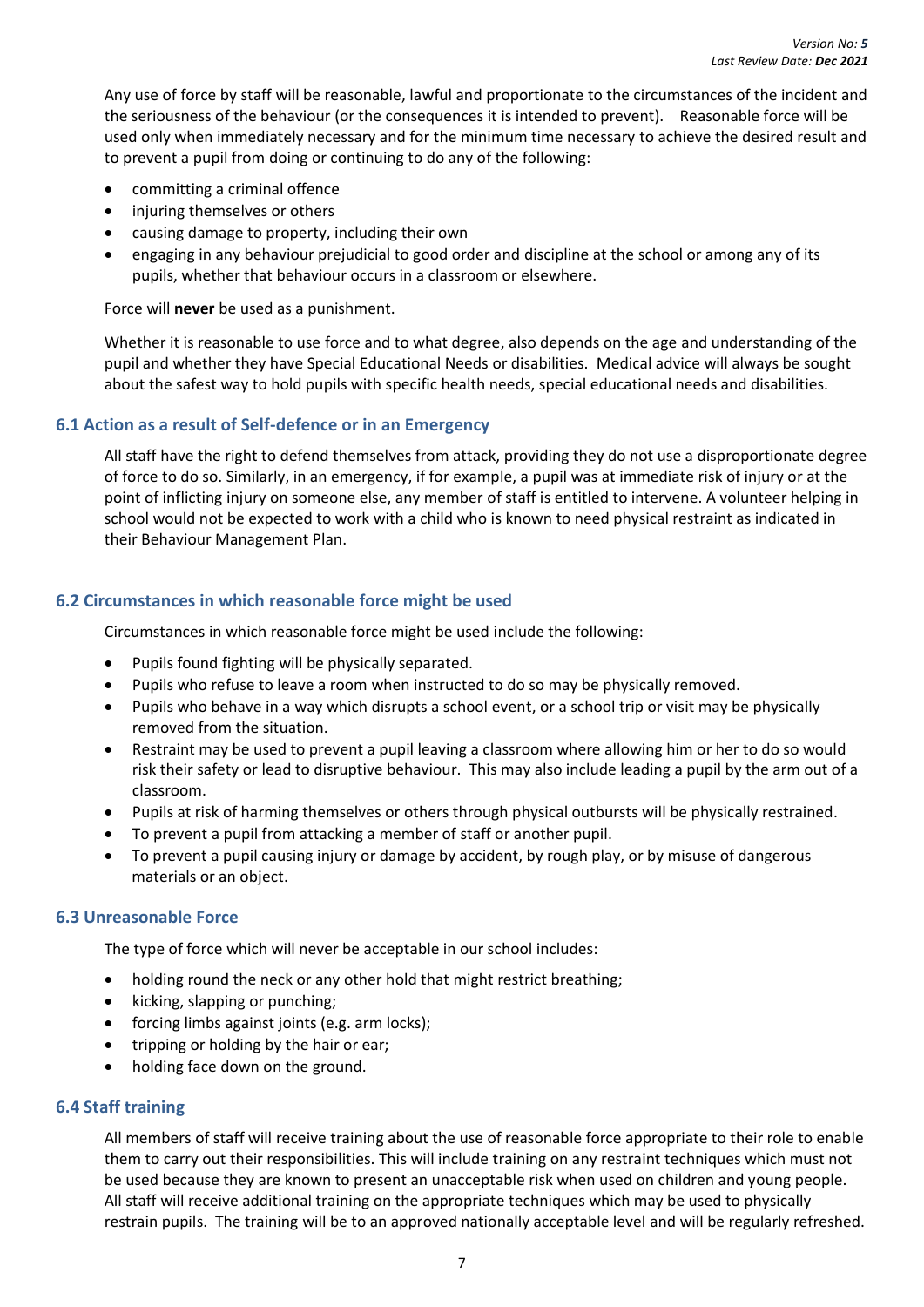#### <span id="page-14-0"></span>**6.5 Behaviour Management Plans**

A pupil with a known challenging behaviour, a medical condition which affects behaviour patterns or who has special educational needs may be the subject of a Behaviour Management Plan. This Plan sets out specific ways in which the behaviour is controlled whilst on school premises and during any off-site visit. It may also include details on managing the pupil's behaviour whilst travelling to school on organised home-school transport.

By planning positive and proactive behaviour support, through the drawing up of an individual behaviour plan for more vulnerable children, and agreeing it with parents/carers, we may be able to reduce the occurrence of challenging behaviour and the need to use reasonable force.

In such circumstances, parents will always be made aware of their child's Behaviour Management Plan and will be asked to contribute to the content and control measures implemented in an attempt to apply consistency of sanctions and rewards both in school and at home. Wherever possible and appropriate, the child concerned will also be involved in creating the Behaviour Management Plan.

#### <span id="page-14-1"></span>**6.6 Informing Parents when Reasonable Force has been used**

In accordance with current good practice, the school will speak to parents about serious incidents involving the use of force and will record such serious incidents.

In making a decision about informing parents, the following will be considered:

- the pupil's behaviour and level of risk presented at the time of the incident;
- the degree of force used;
- the effect on the pupil or member of staff concerned; and
- the child's age.

All incidents when 'physical restraint' as opposed to 'physical control' is used will be recorded as soon as possible and details passed on to the Head teacher (or deputy in the absence of the Head teacher) who will follow up the incident where necessary. The following must be recorded:

- all incidents where unreasonable use of force is used;
- any incident where substantial force has been used e.g. physically pushing a pupil out of a room;
- use of restraint:
- an incident where a pupil is distressed though clearly not overreacting.

The following criteria will be used when considering the need for recording:

- (a) Did the incident cause injury or distress to a member of staff or pupil?
- (b) Even though there was no apparent injury or distress, was the incident sufficiently serious in its own right? Any use of restrictive holds, for example, fall into this category;
- (c) Did the incident justify force? This is particularly relevant where the judgement is finely balanced;
- (d) Does recording it help to identify and analyse patterns of pupil behaviour?

If the answer to any of the questions is 'yes', a written record should be made and held in a secure central location or recorded in the bound Record of Physical Intervention book (blue) and all other notes taken at the time are to be kept.

In all instances of the use of physical restraint, parents will be informed the same day, by phone and in writing, and invited into the school to discuss the incident unless to do so would result in significant harm to the pupil, in which case, the incident will be reported to the Cumbria Safeguarding Hub by the Head teacher/DSL.

All injuries will be reported and recorded in accordance with school procedures.

#### <span id="page-14-2"></span>**6.7 Post Incident Support**

Serious incidents can create upset and stress for all concerned. After the incident ends it is important to ensure any staff and pupils involved are given first aid treatment for any injuries. Emotional support may also be necessary. Where required, immediate action will be taken to access medical help for any injuries that go beyond basic first aid. The school will then decide about how and when to contact the parents of the pupil to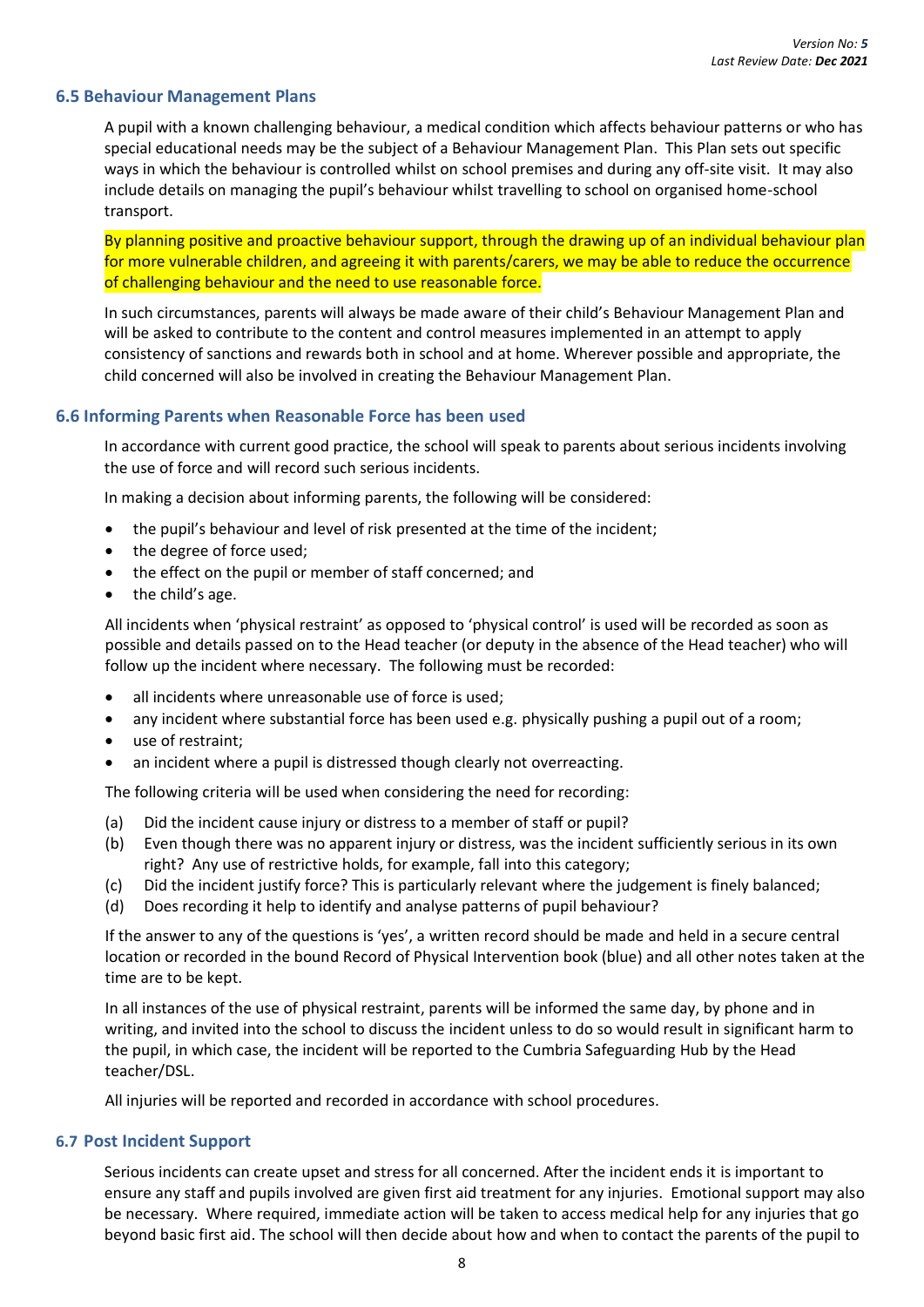engage them in discussing the incident and setting out subsequent actions. After the incident, the Head teacher and/or other staff will:

- (a) ensure the incident has been recorded;
- (b) decide whether multi-agency partners need to be engaged and, if so, which partners;
- (c) hold the pupil to account so that he or she recognises the harm caused or which might have been caused. This may involve the child having the chance to redress the relationship with staff and pupils affected by the incident. It may also mean the child is excluded. See Section 3.2 above.
- (d) help the pupil develop strategies to avoid such crisis points in the future and inform relevant staff about these strategies and their roles;
- (e) ensure that staff and pupils affected by the incident have continuing support if necessary in respect of:
	- physical consequences
	- emotional stress or loss of confidence
	- analysis and reflection of the incident

#### <span id="page-15-0"></span>**6.8 Follow up**

In many cases there will be a follow-up meeting of key personnel to discuss the restraint incident and review the Behaviour Management Plan or other plans for pupils. It might also be appropriate to review the Whole School Behaviour Policy and/or supporting procedures.

#### <span id="page-15-1"></span>**6.9 Other Physical Contact with Pupils**

This school does not operate a 'No touch Policy'. There are occasions when physical contact, other than reasonable force, with a pupil is proper and necessary.

- When comforting a distressed pupil.
- When a pupil is being congratulated or praised.
- To demonstrate exercises or techniques during PE lessons or sports coaching.
- To administer first aid.
- To apply sunscreen to the arms, face or lower legs of very young pupils or those with special educational needs who might struggle to apply it appropriately themselves

## <span id="page-15-2"></span>**7 Mental health and behaviour**

South Lakes Academy recognises that taking a coordinated and evidence-informed approach to mental health and wellbeing in school, as outlined in the latest edition of th[e Promoting children and young people's mental](https://www.gov.uk/government/publications/promoting-children-and-young-peoples-emotional-health-and-wellbeing)  health and wellbeing - [a whole school or college approach](https://www.gov.uk/government/publications/promoting-children-and-young-peoples-emotional-health-and-wellbeing) issued by the Children and Young People's Mental Health Coalition, leads to improved pupil emotional health and wellbeing which can help readiness to learn.

All staff and other adults are made aware through regular training updates that mental health problems and changes in behaviour can, in some cases, be an indicator that a child has suffered or is at risk of suffering abuse, neglect or exploitation.

Only appropriately trained professionals should attempt to make a diagnosis of a mental health problem. Staff and other adults, however, are well placed to observe children day-to-day and identify those whose behaviour suggests that they may be experiencing a mental health problem or be at risk of developing one.

Where children have suffered abuse and neglect, or other potentially traumatic adverse childhood experiences, this can have a lasting impact throughout childhood, adolescence and into adulthood. It is key that staff are aware of how these children's experiences, can impact on their mental health, behaviour, and education.

If staff need more specific guidance on this, we can refer to the DfE guidance Mental health and behaviour in [schools](https://www.gov.uk/government/publications/mental-health-and-behaviour-in-schools--2) for support and our [Mentally Healthy Schools Resources.](https://www.mentallyhealthyschools.org.uk/)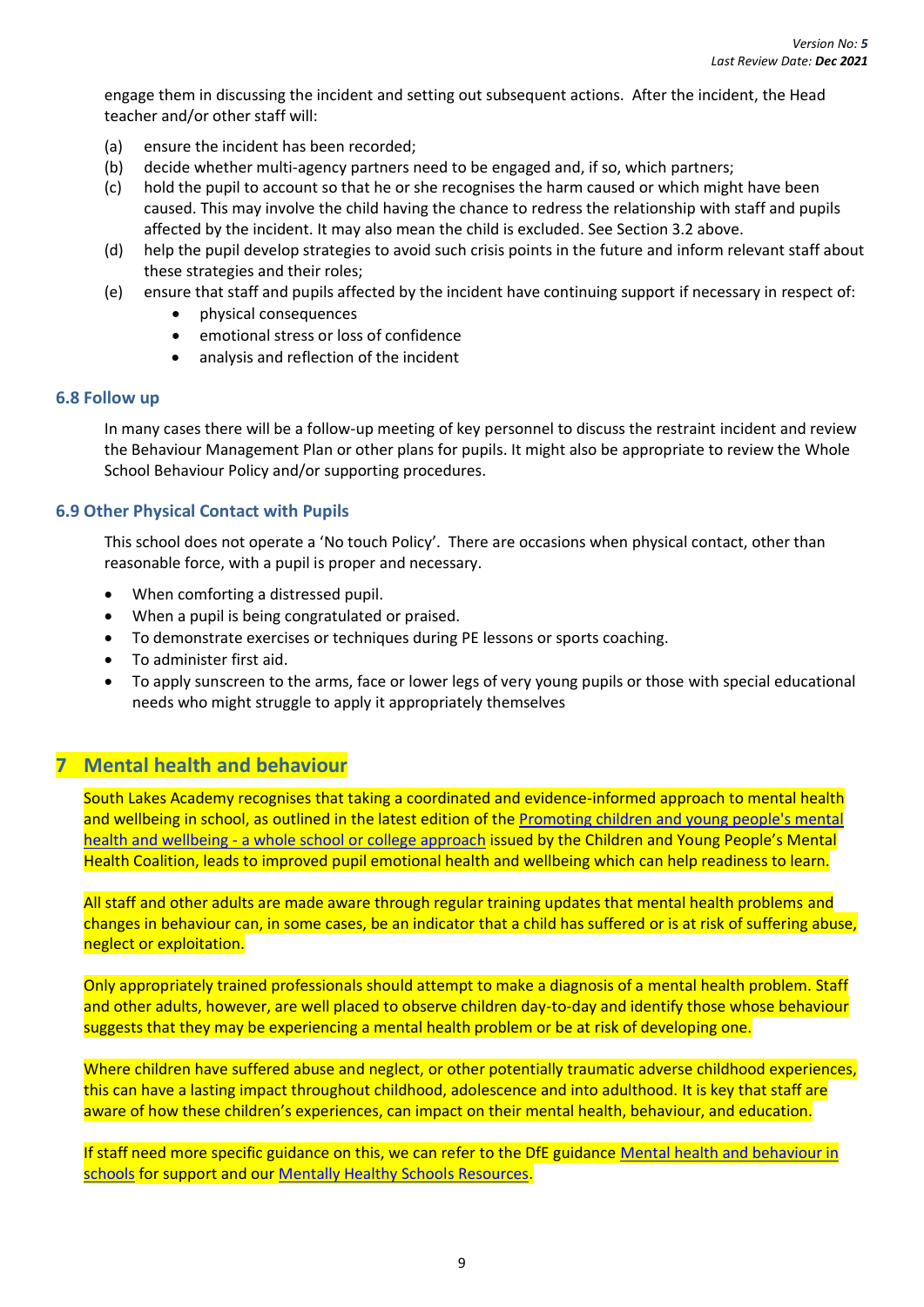## <span id="page-16-0"></span>**8 Child on Child Abuse (aka Peer on Peer Abuse)**

We recognise that children can abuse their peers and all staff understand the importance of challenging inappropriate behaviours between peers. This is generally referred to as child on child or peer on peer abuse and can take many forms. This can include (but is not limited to) bullying (including cyberbullying, prejudice-based and discriminatory bullying); sexual violence and sexual harassment; physical abuse such as hitting, kicking, shaking, biting, hair pulling, or otherwise causing physical harm, abuse in intimate personal relationships between peers; the consensual or non-consensual sharing of nude and/or semi-nude images/videos and initiating/hazing type of violence and rituals. Downplaying certain behaviours, for example dismissing sexual harassment as "just banter", "just having a laugh", "part of growing up" or "boys being boys" can lead to a culture of unacceptable behaviours, an unsafe environment for children and in worst case scenarios a culture that normalises abuse leading to children accepting it as normal and not coming forward to report it.

We recognise that children with special education needs or disabilities (SEND) or certain health conditions can face additional challenges. These can include:

- Assumptions that indicators of possible abuse such as behaviour, mood and injury related to the child's condition without further exploration
- These children being more prone to peer group isolation or bullying (including prejudice-based bullying) than other children
- The potential for children with SEND or certain medical conditions being disproportionally impacted by behaviours such as bullying, without outwardly showing any signs
- Communication barriers and difficulties in managing or reporting these challenges.

We recognise that even if there are no reported cases of child-on-child abuse, such abuse may still be taking place and is simply not being reported.

We will not dismiss abusive behaviour between children as 'normal' and our thresholds for investigating claims and allegations are the same as for any other type of abuse.

We have separate child on child (also referred to as peer on peer) abuse policy and procedures which will be followed in the event of an allegation being made against pupils in our school by other pupils. This policy is available on request from the school office.

<span id="page-16-1"></span>**8.1 Minimising the risk of safeguarding concerns towards pupils from other pupils**

On occasion, some pupils may present a safeguarding risk to other pupils. The school may well be informed by the relevant agency (either Police or Social Care) that the young person raises safeguarding concerns. These pupils will need an individual Behaviour (or risk) Management Plan to ensure that other pupils are kept safe and they themselves are not laid open to malicious allegations.

<span id="page-16-2"></span>Pupils are encouraged to report child on child abuse and the issue is discussed as part of PSHE curriculum.

## **9 Sexual violence and sexual harassment (SVSH)**

Sexual violence and sexual harassment can occur between two children of **any age and sex**, from primary through to secondary stages. It can occur through a group of children sexually assaulting or sexually harassing a single child or group of children. Sexual violence and sexual harassment exist on a continuum and may overlap; they can occur online and face to face (both physically and verbally) and are never acceptable.

We have a zero-tolerance in relation to any form of sexual discrimination, sexual violence, or sexual harassment amongst or directed at staff or pupils in the school.

We believe that it is essential that all victims of SVSH are reassured that they are being taken seriously and that they will be supported and kept safe. A victim will never be given the impression that they are creating a problem by reporting sexual violence or sexual harassment. Nor will a victim ever be made to feel ashamed for making a report.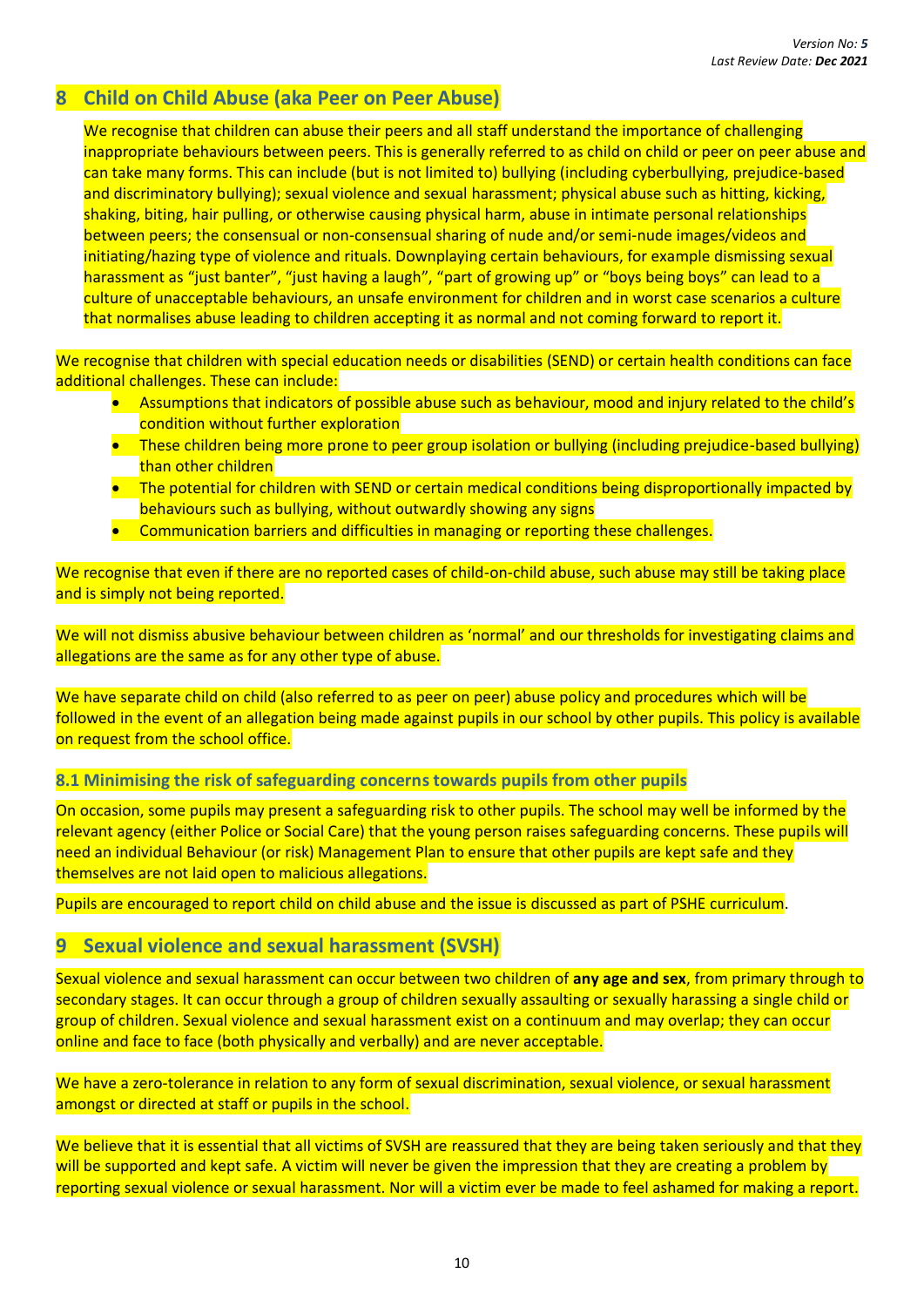#### Types of conduct that is inappropriate and may constitute sexual violence or sexual harassment include, but are not limited to, the following:

- unwelcome sexual flirtations or propositions, invitations, or requests for sexual activity;
- sexual comments, such as making lewd comments or sexual remarks about clothing and appearance, and calling someone sexualised names;
- sexual "jokes" or taunting, threats, verbal abuse, derogatory comments, or sexually degrading descriptions;
- unwelcome communication that is sexually suggestive, degrading or implies sexual intentions, including written, verbal, online etc.;
- physical behaviour, such as deliberately brushing against, grabbing, massaging, or stroking an individual's body;
- taking, displaying, or pressuring individuals into taking photos of a sexual nature;
- exposing, or causing exposure of, underclothing, genitalia, or other body parts that are normally covered by an individual, through means including, but not limited to, mooning, streaking, "Upskirting" (which is a criminal offence), "down blousing", or flashing;
- purposefully cornering or hindering an individual's normal movements;
- engaging in the improper use of school-owned devices and the internet including, but not limited to, the following:
	- Accessing, downloading, or uploading pornography
	- Sharing pornography via the internet, email, or mobile phones i.e., consensual, and non-consensual sharing of nude and/or semi-nude images/videos
	- Creating or maintaining websites with sexual content
	- Participating in sexual discussions through email, chat rooms, instant messaging, social media, mobile phone or tablet apps, or any other form of electronic communication.

Punishments for incidents of sexual violence or sexual harassment will be determined based on the nature of the case, the ages of those involved and any previously related incidents. In some cases, the school may involve the Police where it is determined that a crim has been committed.

Appendix A provides details of how we will respond to a report of SVSH in the school.

Further advice on sexual violence and sexual harassment is outlined in Part five of the DfE statutory guidance [Keeping Children Safe in Education](https://www.gov.uk/government/publications/keeping-children-safe-in-education--2) and [Sexual Violence and sexual harassment between children in schools and](https://www.gov.uk/government/publications/sexual-violence-and-sexual-harassment-between-children-in-schools-and-colleges)  [colleges.](https://www.gov.uk/government/publications/sexual-violence-and-sexual-harassment-between-children-in-schools-and-colleges)

## <span id="page-17-0"></span>**10 Allegations of Abuse/concerns against Staff and Other Adults Working in the School (including volunteers, contractors, and supply staff)**

All children and adults have a fundamental right to be protected from harm. All allegations of abuse will be taken seriously. (For more information, refer to the School Allegations procedure which is part of the Child Protection Policy and procedures).

The Head of Centre has a duty to safeguard and promote the welfare of children and create and maintain a safe learning environment (section 175 of the Education Act 2002). Our policy is to identify where there are child welfare concerns and act to address them, in partnership with other organisations where appropriate, and in accordance with local inter-agency procedures.

School staff have a positive role to play in child protection, as their position often allows them to be able to observe outward signs of abuse and changes of behaviour in children. Because of their role however, they are also open to accusations of abuse. Such allegations may be true, but they may also be false, misplaced or malicious.

To fulfil its commitment to the welfare of children, this School has a procedure for dealing with allegations of abuse against members of staff and volunteers **contractors** and other children.

The procedure aims to ensure that all allegations are dealt with fairly, consistently and quickly and in a way that provides protection for the child, whilst supporting the person who is the subject of the allegation.

If a member of staff does not wish to report an allegation directly, or they have a general concern about malpractice within the school, reference can also be made to the school's Whistleblowing procedures and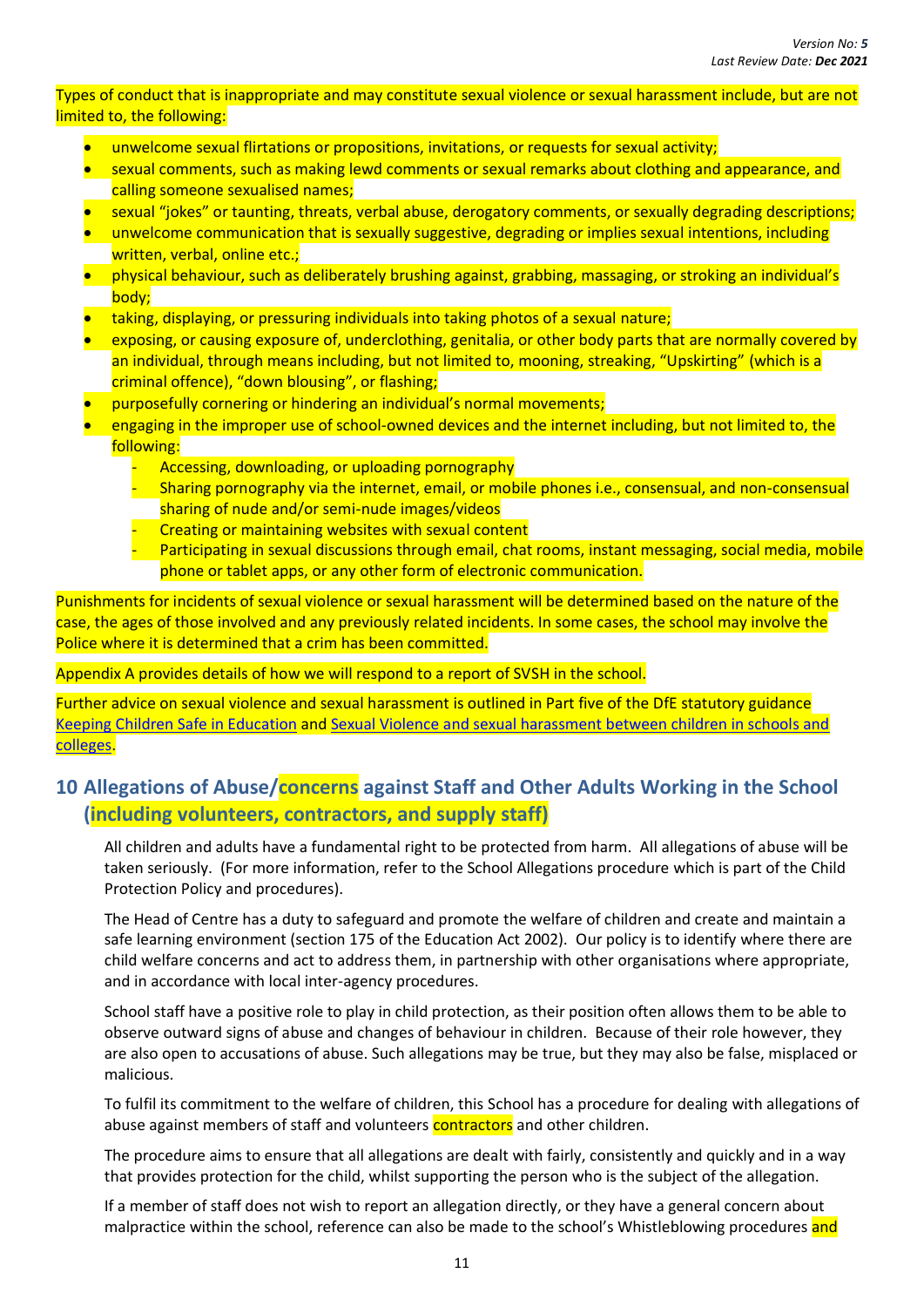procedures for reporting low-level concerns about another adult who works with children in the school. Further information on how to report low-level concerns is outlined in the school's Code of Conduct for staff and other adults.

The procedure complies with the framework for managing cases of allegations of abuse/low-level concerns against people who work with children, as set out in the statutory guidance 'Keeping Children Safe in Education' published by the DfE and the Cumbria Safeguarding Children Partnership (SCP) Core procedures.

#### <span id="page-18-0"></span>**10.1 Action in the Event of a Malicious Allegation**

If an allegation is determined to be false, unsubstantiated, unfounded or malicious, the LA appointed Designated Officer (DO) will be informed via Cumbria Safeguarding Hub and will refer the matter to local authority children's social care services to determine whether the child concerned needs additional services or may have been abused by someone else. If an allegation is shown to have been deliberately invented or malicious, the Head teacher will consider whether any disciplinary action is appropriate against the pupil who made it, or the police will be asked to consider whether any action might be appropriate against the person responsible, including situations where the individual concerned was not a pupil. Such cases may be dealt with under the Protection from Harassment Act 1997.

The disciplinary action taken against a pupil might include detention, fixed term or permanent exclusion. Whatever action is taken will be discussed with the parent of the pupil concerned at an early stage.

## <span id="page-18-1"></span>**11 Bullying**

**In addition to the sections below, we have separate Anti-bullying and Peer on Peer Abuse Policies and Procedures, copies of which is available on request from the school office. Our Child Protection Policy and Procedures also contains additional information on reporting and responding to reports of sexual violence and sexual harassment.**

#### <span id="page-18-2"></span>**11.1 What is Bullying?**

According to the DfE document 'Preventing and Tackling Bullying – Advice for Head teachers, staff and Governing Bodies, bullying may be defined as:

"Behaviour by an individual or group, repeated over time, that intentionally hurts another individual or group either physically or emotionally".

Specific types of bullying (cyber-bullying, prejudice-based and discriminatory bullying) include those relating to:

- race, religion, culture or gender;
- SEN or disabilities;
- appearance or health conditions;
- sexual orientation;
- young carers or looked after children or otherwise related to home circumstances;
- sexist or sexual bullying.

It can take place between pupils, between pupils and staff, parents and staff or between staff; by individuals or groups; face-to-face, indirectly or using a range of cyber bullying methods.

Acts of bullying can include:

- name-calling;
- taunting;
- mocking;
- making offensive comments;
- kicking;
- hitting;
- pushing;
- taking belongings;
- inappropriate text messaging, emailing or 'posting' on social media sites;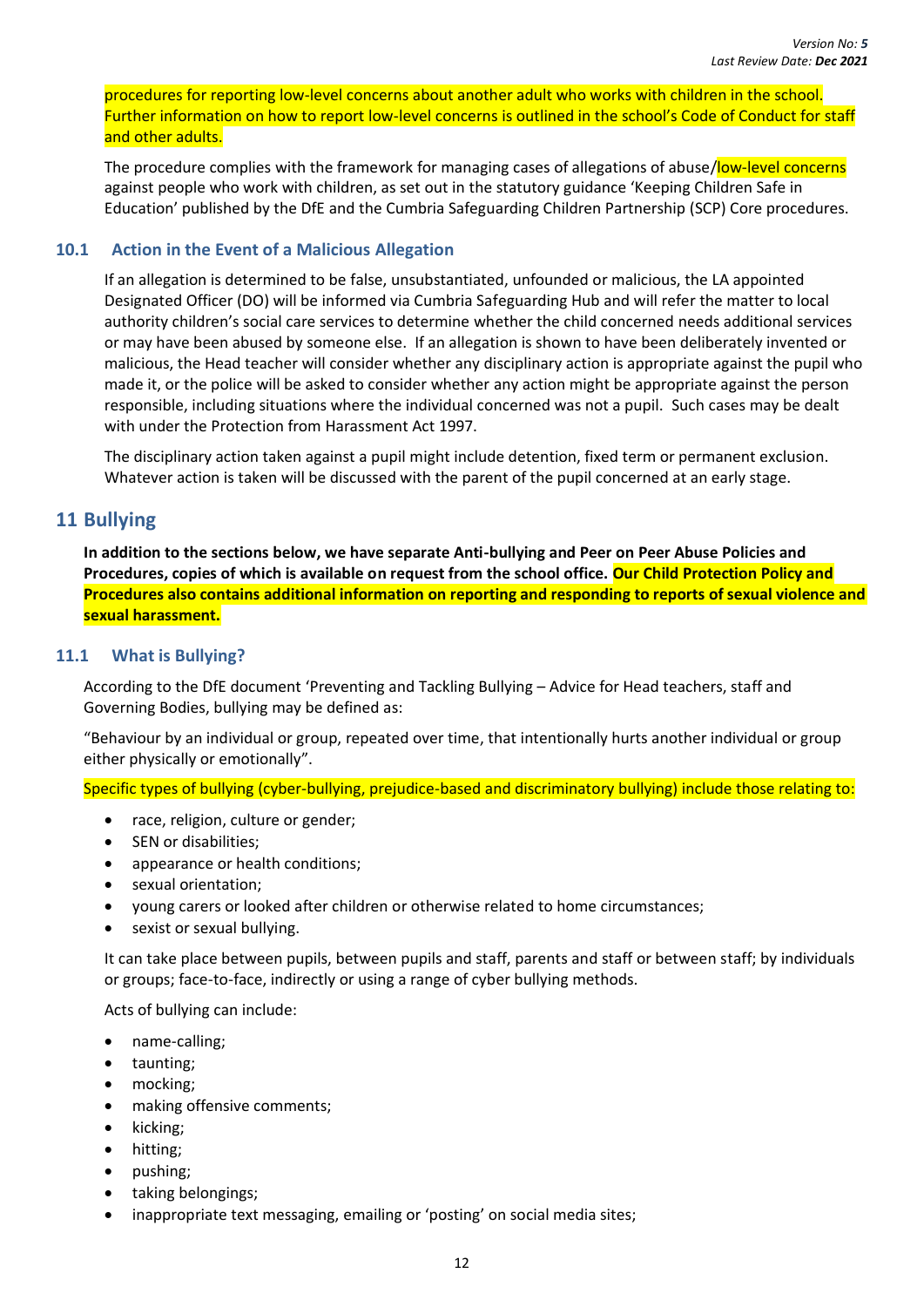- sending offensive or degrading images by phone or via the internet (consensual and non-consensual sharing of nude and/or semi-nude images/video;
- Upskirting
- producing graffiti;
- excluding people from groups:
- spreading hurtful and untruthful rumours.

Many experts believe that bullying involves an imbalance of power between the perpetrator and the victim. This could involve perpetrators of bullying having control over the relationship which makes it difficult for those they bully to defend themselves. The imbalance of power can manifest itself in several ways. It may be physical, psychological (knowing what upsets someone), derive from an intellectual imbalance, or by having access to the support of a group, or the capacity to socially isolate. It can result in the intimidation of a person or persons through the threat of violence or by isolating them either physically or online.

All staff are made aware that technology is a significant component in many safeguarding and wellbeing issues and can also adversely affect the behaviour of all parties involved. Children are at risk of abuse online (cyber-bullying) as well as face to face. In many cases abuse will take place concurrently via online channels and in daily life. Children can also abuse their peers online, this can take the form of abusive, harassing, and misogynistic messages, the consensual or non-consensual sharing of nude and/pr semi-nude images/videos or other indecent images, especially around chat groups, and the sharing of abusive images and pornography, to these who do not want to receive such content.

Cyber bullying can be defined as the use of information and communications technology particularly mobile phones and the internet, deliberately to upset someone else. Cyber bullying that occurs while pupils are under the school's direct supervision will be dealt with in line with this Policy and procedures (Whole School Behaviour Policy and procedures).

In cases where cyber bullying occurs while pupils are outside our direct supervision (i.e. at home), parents will be encouraged to report these incidents to the police as criminal laws (such as those pertaining to harassment, threatening and menacing communications) may apply. Parents are also encouraged to report such bullying to the school. If the alleged perpetrator is a member of this school community, the school will act in line with this Behaviour Policy and procedures. The school wherever possible will support parents in this and may impose a sanction upon the bully where this individual is recognisable.

#### <span id="page-19-0"></span>**11.2 The Law**

The School endeavours to comply with the legal requirements placed on schools and the Governing body to determine detailed measures (rules, rewards, sanctions and behaviour management strategies) that ''encourage good behaviour and respect for others on the part of pupils and, in particular, preventing all forms of bullying among pupils'' Education and Inspections Act 2006, section 89. The school will exercise its legal powers (as outlined in section 89/5) and section 91, Education and Inspections Act 2006) as deemed appropriate and practicable.

Schools are required to comply with the new equality duty 'The Equality Act 2010'. The public-sector equality duty has three aims:

- Eliminate unlawful discrimination, harassment, victimisation and any other conduct prohibited by the Act;
- Advance equality of opportunity between people who share a protected characteristic and people who do not share it; and
- Foster good relations between people who share a protected characteristic and people who do not share it.

#### <span id="page-19-1"></span>**11.3 Reporting and Recording Incidents of Bullying**

Pupils and parents are encouraged to report bullying to any member of staff. Incidents are, in the first instance, referred to the pupil's teacher or Head of centre to be investigated, appropriate action taken, and parents will be informed promptly using usual school procedures. Pupil voice is important at this school and pupils are encouraged through various means to report any incidents of bullying behaviour which they encounter personally or become aware of. The Whole School Behaviour Policy and procedures also reinforces the school's expectation as to how members of the school community should conduct themselves. A log will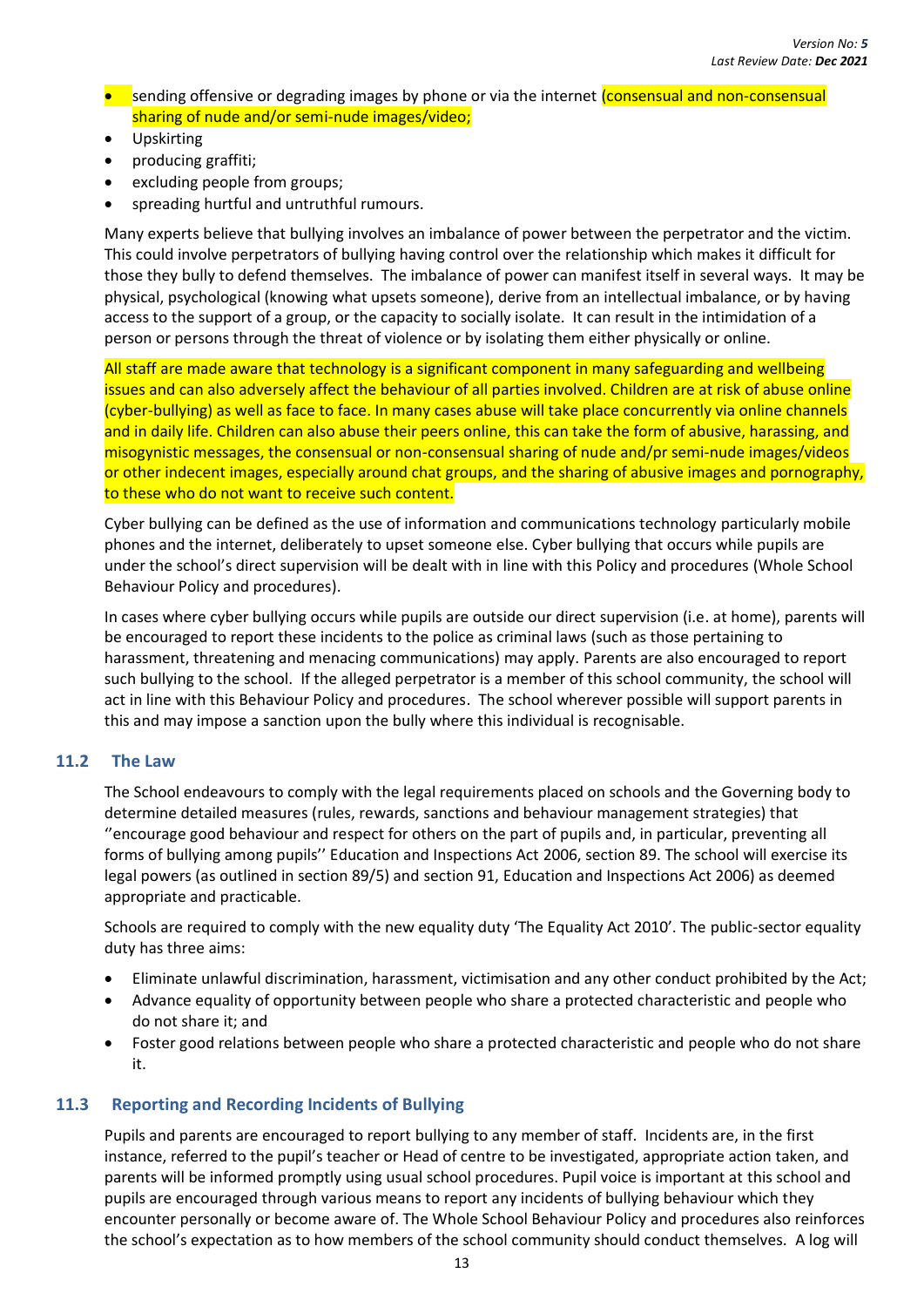be maintained of racist incidents and information on incidents of bullying. All reported incidents of bullying will be recorded regardless of the outcome of the investigation.

#### <span id="page-20-0"></span>**11.4 Tackling Bullying**

The aim of any anti-bullying intervention is to safeguard and support the victim, discipline and modify the behaviour of the bully with a view to prevent, de-escalate and stop further incidents of harmful behaviour.

#### <span id="page-20-1"></span>**11.5 Strategies for Dealing with Bullying**

- Ensuring that there is a promotion of an open and honest anti-bullying ethos in the school
- Investigate all allegations of bullying
- Adequate staff supervision at lunch and break times
- Clear and consistently applied policies for Behaviour

#### <span id="page-20-2"></span>**11.6 Strategies for Dealing with the Bully**

- Engage promptly with parents to ensure their support and involvement
- Restorative justice approaches taken as appropriate
- One to one interviews with staff or peer mentors
- Counselling offered
- Work with the educational psychologist or other outside agency
- Anger management strategies discussed

#### <span id="page-20-3"></span>**11.7 Strategies to Support a Victim**

- Disciplinary sanctions as appropriate applied to the bully
- Counselling offered
- Mediation
- One to one parental interview, parental support and involvement
- Self-assertive strategies discussed

## <span id="page-20-4"></span>**12 Drugs and Drug-Related Incidents**

#### <span id="page-20-5"></span>**12.1 General**

A drug is a substance which, when taken into the body, changes the way we feel, the way we see things and the way the body works. This section covers a range of drugs including medicines, tobacco, alcohol, solvents, novel psychoactive substances (so called 'legal highs'), volatile substances and illegal drugs and describes the school's approach to dealing with incidents of drug misuse.

Drugs Education forms part of the PSHE programme delivered in discrete sessions for all pupils.

- Current research indicates that drug use, both legal and illegal, is rising amongst young people.
- We do not support the misuse of tobacco, alcohol, solvents, illegal drugs and medicines by members of the school.
- Under no circumstances will the supply or sale of illegal drugs on the school site will be tolerated.
- The school believes it has a duty to inform and educate young people on the consequences of drug use and misuse.
- Fundamental to our school's values and practice is the principle of sharing the responsibility for education of young people with parents and carers by keeping them informed and involved at all times.
- Whilst we acknowledge that some young people will use and misuse substances, it is important to recognise that the remainder of young people are choosing not to use or misuse substances. We will help individual learners according to their differing needs.

#### <span id="page-20-6"></span>**12.2 Responsibilities**

The Head teacher has responsibility for supporting other members of staff in the implementation of these procedures.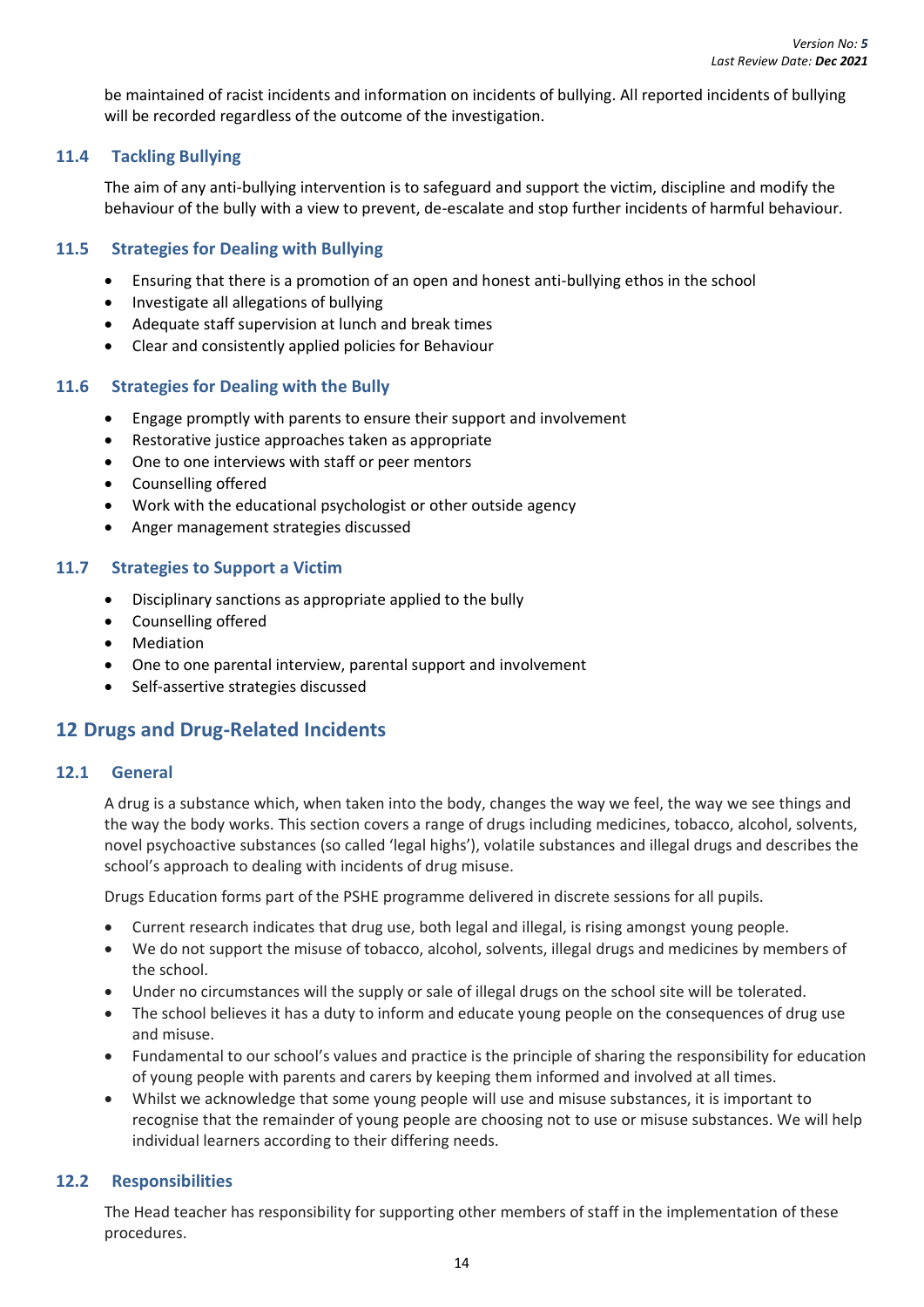Drug prevention is a whole school issue. All staff, both teaching and support staff, will be made aware of these procedures and how they relate to them should they be called upon to deal with a drug-related incident.

### <span id="page-21-0"></span>**12.3 Dealing with Drug-Related Incidents**

The following provides our framework for dealing with incidents surrounding the use, suspicion of use and finding of drugs and substances. We recognise that drug use can be a symptom of other problems and, where appropriate, we will involve or refer pupils to other services. Within our school the following guidelines apply to the possession or use of drugs, alcohol and tobacco on school premises:

#### <span id="page-21-1"></span>*Medicines*

Where pupils are prescribed medicines, cases will be dealt with on an individual basis and appropriate procedures will be followed (e.g. safe storage and administration of medicines in line with national guidance). Information for parents on this issue is available on request from the school.

#### <span id="page-21-2"></span>*Tobacco*

In line with legislation, the school operates a 'No Smoking' policy in the building and on the school site. This also applies to the use of e-cigarettes.

#### <span id="page-21-3"></span>*Alcohol*

No alcohol is consumed during the normal school day. Those hiring the school premises are not allowed to consume alcohol on site unless it has been authorised by the Governing Body and forms part of the Lettings Contract.

#### <span id="page-21-4"></span>*Solvents*

The school will ensure that potentially harmful substances are stored safely, and pupils will be supervised carefully where such substances are used during their work. The use of aerosol deodorants will be discouraged because of the potential risks to people with asthma or other bronchial problems.

#### <span id="page-21-5"></span>*Illegal substances*

Illegal or illicit substances must not be brought to school or used on school premises.

#### <span id="page-21-6"></span>**12.4 What to do in the event of finding a drug or suspected illegal substance**

- (1) Take possession of the drug/substance and inform the Head teacher/Senior Leadership Team member who will inform the Head teacher at the first available opportunity.
- (2) In the presence of a witness the article should be packed securely and labelled with the date, time and place of discovery.
- (3) The package should be signed by the person who discovered it and stored in a secure place.
- (4) The Head teacher will always involve the school's link community liaison police officer in the case of suspected drugs or illegal substances in school
- (5) In the event of discovering a hypodermic needle, the incident should be recorded, and the following procedure should be observed to protect all persons:
	- Do **NOT** attempt to pick up the needle.
	- If possible, cordon off the area to make it safe.
	- Inform the Head teacher/Senior Leadership Team member.

#### <span id="page-21-7"></span>**12.5 Discovering or suspecting a pupil is in possession of a drug/drug paraphernalia**

- (1) Request that the pupil hand over the article(s).
- (2) Having taken possession of the substance/paraphernalia, the procedure should be followed as above.
- (3) EXTREME CARE SHOULD BE TAKEN IF HYPODERMIC NEEDLES ARE INVOLVED.

If a pupil refuses to hand over articles a search may be required - it should be noted that in accordance with current DfE advice: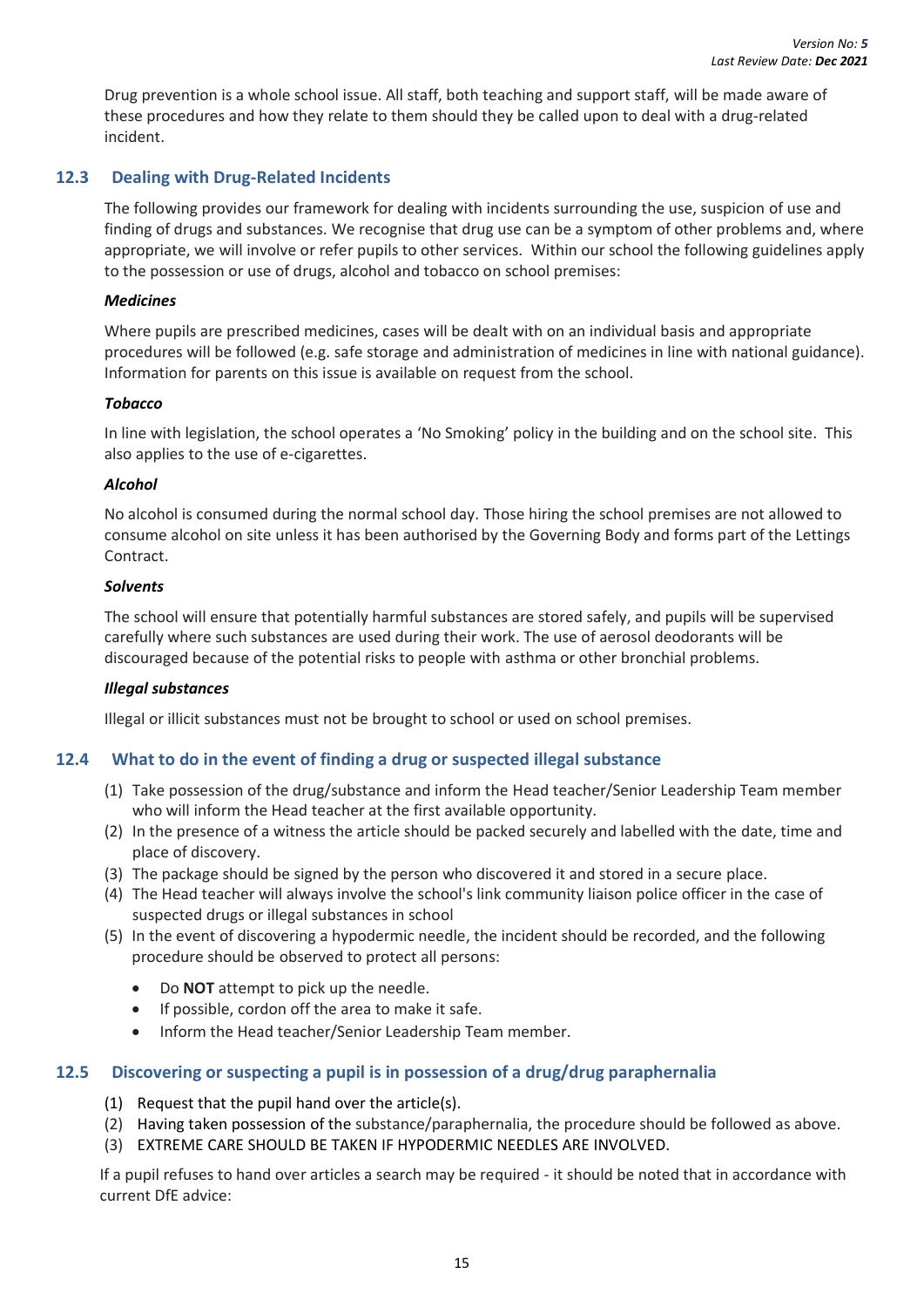- The Head teacher and other authorised staff can search lockers etc. without the permission of the pupil when looking for prohibited items.
- Teachers can search a pupil's outer clothing so long as a witness is present, without the consent of the pupil. The personal search must be undertaken by a teacher of the same sex with the witness being the same sex wherever possible. Reasonable force may be used to complete the search.
- Pupils should be given the opportunity to empty their pockets, bag, etc. in the presence of a witness.

#### <span id="page-22-0"></span>**12.6 Procedures for dealing with a pupil suspected to be under the influence of a drug or substance**

Stay calm, place the pupil in a quiet area, do not leave on their own and seek medical advice from the school's first aider who will assess the situation and act appropriately, the Head teacher/Senior Leadership Team member must also be informed.

Any suspected substances found should travel with the pupil if removed from the school for treatment. Vomit should be safely collected where possible by the school's First Aider and taken with the pupil (for analysis).

All drug related incidents will be recorded.

#### <span id="page-22-1"></span>**12.7 When to contact the police/disciplinary action**

The police will always be contacted in situations where controlled drugs are found. Any decisions made on the appropriate disciplinary action to be taken will take the police advice into consideration. Further advice on this subject can be found in the NSPCC guidance document 'When to call the Police – Guidance for schools and colleges, a copy of which is located in the office.

- Where controlled drugs are found, these will be delivered to the police as soon as possible.
- Alcohol will be disposed of. Under no circumstances will alcohol be returned to the pupil.
- Tobacco or cigarette papers will also be disposed of in the same way as alcohol.
- If other substances are found which are not believed to be controlled drugs, these will be confiscated and disposed of in accordance with the school's procedures. This would include, for example, so called 'legal highs'. Where staff suspect that a substance may be a controlled drug, they will treat them as controlled drugs and follow the procedure above.

In the event of a drug-related incident in the school, the school would co-operate with the police should they wish to search the premises.

As a result of a drug-related incident, the pupil(s) concerned will be subject to disciplinary action. This action may result in a fixed term exclusion and in the most serious of cases would result in permanent exclusion.

#### <span id="page-22-2"></span>**12.8 Procedures for dealing with drug-related incidents involving adults**

The following examples are situations where concerns about drug misuse or related behaviour involve a parent or other adult rather than pupils:

- Adults may attend school premises under the influence of alcohol or drugs.
- A parent or adult may attempt to remove a child from school premises during or at the end of the school day whilst under the influence of alcohol or drugs.
- An adult may behave aggressively, intimidate or threaten staff or assault school staff or pupils whilst appearing to be under the influence of alcohol or drugs.
- School staff may be concerned that a parent or family member's drug misuse may put the child at risk.
- An adult may be involving pupils in drug misuse or the supply of drugs to pupils.

These examples are not exhaustive, and, in each case, the Head teacher will consider the safety of the whole school community including staff when determining the appropriate course of action.

Where, in the opinion of school staff, it is thought that an adult is unable to provide appropriate care and supervision of a child because they are under the influence of drugs or alcohol, they will first attempt the contact an alternative adult carer for the child before contacting the LA Social Care Services and, if necessary, the police.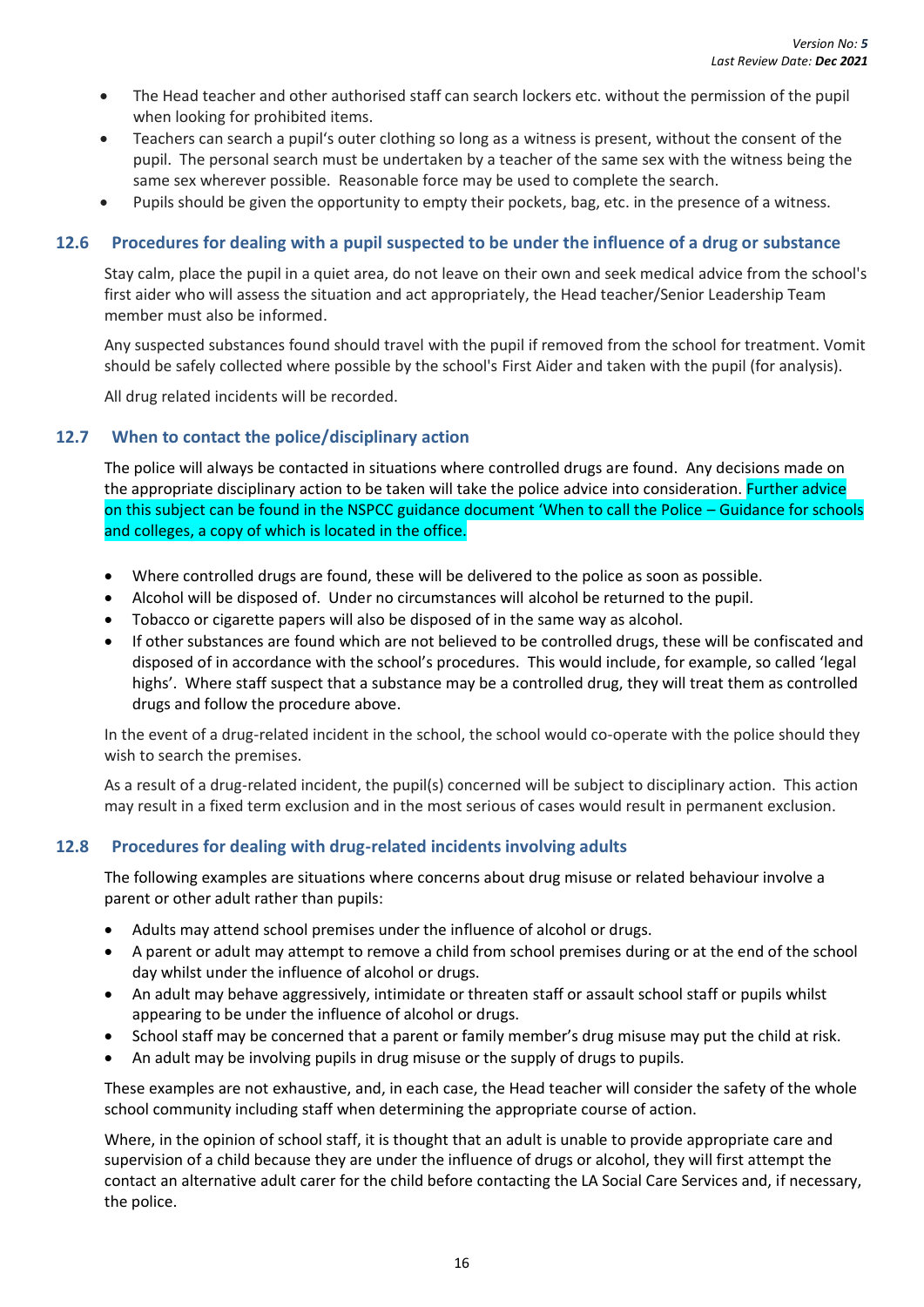Where there are concerns over the safety of the child, school staff will attempt to persuade the adult not to leave the premises with the child until appropriate assistance arrives. If the adult insists on leaving the school, staff will immediately contact the police. This will also be the case if an adult becomes threatening or aggressive.

If school staff have concerns about an adult or adults supplying drugs on or near school premises, or to any of the pupils out with school premises, the Head teacher or other member of staff will consult with the police.

## <span id="page-23-0"></span>**13 Behaviour of Parents and Other Visitors to the School**

The School encourages close links with parents and the community. We believe that pupils benefit when the relationship between home and school is a positive one. The vast majority of parents, and others visiting our school are keen to work with us and are supportive of the school. However, on the rare occasions when a negative attitude towards the school is expressed, this can result in aggression, threatening behaviour, written, verbal and/or physical abuse towards a member of the school community.

Violence, threatening behaviour and abuse against school staff or other members of the school community will not be tolerated. When formulating our procedures, reference was made to the DfES document 'A Legal toolkit for schools – Tackling abuse, threats and violence towards members of the school community' and DfE non-statutory guidance 'Controlling access to School Premises' (November 2018). A poster indicating that such negative behaviour is not acceptable is displayed in the school reception area.

Our school expects and requires staff to behave professionally in these difficult situations, and to attempt to defuse the situation where possible, seeking the involvement as appropriate of other colleagues. However, all members of the school community (including other parents and visitors) have the right to visit and work without fear of violence and abuse, and the right in an extreme case, of appropriate self-defence.

We expect parents and other visitors to behave in a reasonable way towards other members of the school community. The following outlines the steps that will be taken where parent or visitor behaviour is unacceptable.

#### <span id="page-23-1"></span>**13.1 Types of behaviour that are considered serious and unacceptable**

The following list outlines the types of behaviour that are considered serious and unacceptable and will not be tolerated towards any member of the school community. This is not an exhaustive list but seeks to provide illustrations of such behaviour:

- Shouting, either in person or over the telephone
- Speaking in an aggressive/threatening tone
- Physical intimidation e.g. standing very close to her/him
- The use of aggressive hand gestures/exaggerated movements
- Threats of any description
- Swearing
- Physically pushing or hitting, e.g. slapping, punching or kicking
- **Spitting**
- Racist, sexist, defamatory or other derogatory comments
- Sending inappropriate or abusive e-mails to school staff or to the general school e-mail address
- Publishing or posting derogatory or inappropriate comments which relate to the school, its pupils or staff/volunteers on a social networking site
- Breaking the school's security procedures

Unacceptable behaviour may result in the Police being informed of the incident.

#### <span id="page-23-2"></span>**13.2 Procedures for Dealing with Unacceptable Behaviour**

When a parent or member of the public behaves in an unacceptable way during a telephone conversation, staff at the school have the right to terminate the call. The incident will be reported by staff to the Senior Management Team. The school reserves the right to take any necessary actions to ensure that members of the school community are not subjected to verbal abuse. The school may warn the aggressor, temporarily or permanently ban them from the school site, and/or contact the police.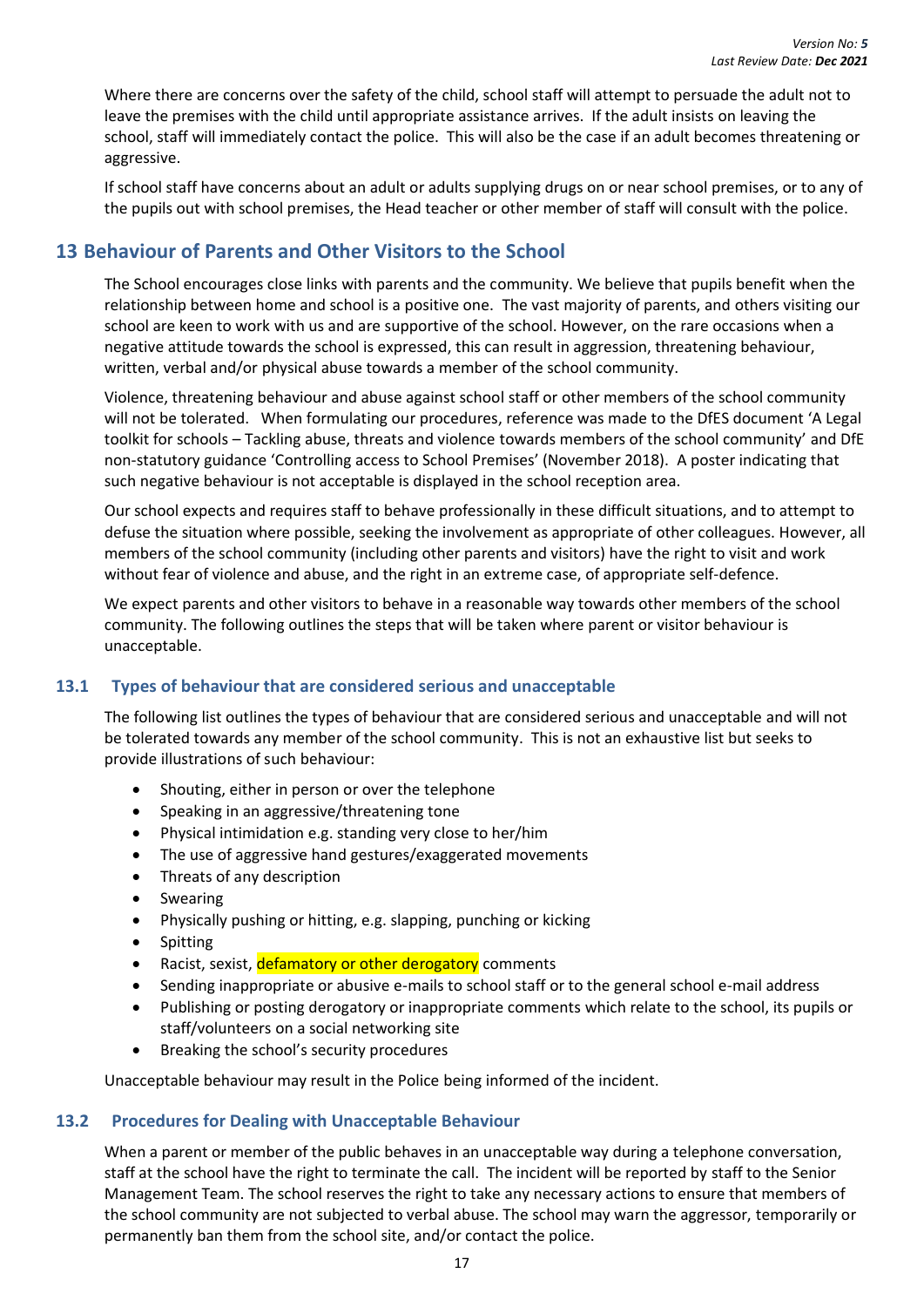When any parent or visitor behaves in an unacceptable way in person towards a member of the school staff a member of the Senior Management Team will seek to resolve the situation through discussion and mediation. If necessary, the school's complaints procedure should be followed. Where all procedures have been exhausted, and aggression or intimidation continues, or where there is an extreme act of violence, the discussion will be terminated, and the visitor will be asked to leave the school immediately. It is also an offence under section 547 of the *Education Act 1997* for any person (including a parent) to cause a nuisance or disturbance on school premises. The police will be called if necessary. The perpetrator may also be banned from the school premises for a period, which will be determined by the school.

Prior to a ban being imposed, the following steps will be taken:

- Depending on the severity of the incident, the individual may first be issued with a written warning stating that if a similar incident occurs, the individual concerned will be banned (temporarily or permanently) from the school premises.
- In more serious cases, the individual will be informed, in writing, that she/he is banned from the premises temporarily, subject to review, and what will happen if the ban is breached.
- Extreme incidents will result in a permanent ban being enforced immediately. The individual will be informed in writing of the permanent ban but will be given the right to appeal in writing against the decision.
- In all cases, parents will be given the opportunity to discuss any issues relating to their child with school staff.
- Incidents of verbal or physical abuse towards staff may result in the police being informed and may result in prosecution.

If an individual is intimidating, threatening or aggressive towards a member of the school community any interaction will be terminated immediately, and the person will be instructed to leave the premises. Further action may be taken by the school.

The School will act where behaviour is unacceptable or serious and breaches this Whole School Behaviour Policy.

#### <span id="page-24-0"></span>**13.3 Unacceptable Use of Technology**

The School takes the issue of unacceptable use of technology by any member of the school community very seriously.

We expect parents and other adults within the school community to act responsibly when using on-line technologies. The expectation of parents is set out on page 4. Failure to comply with these expectations could result in parents and/or other adults being banned either temporarily or permanently from the school site, and the incident may be reported to the police.

Acceptable use agreements exist for pupils, staff and governors of the School and form part of our Online Safety Policy and procedures.